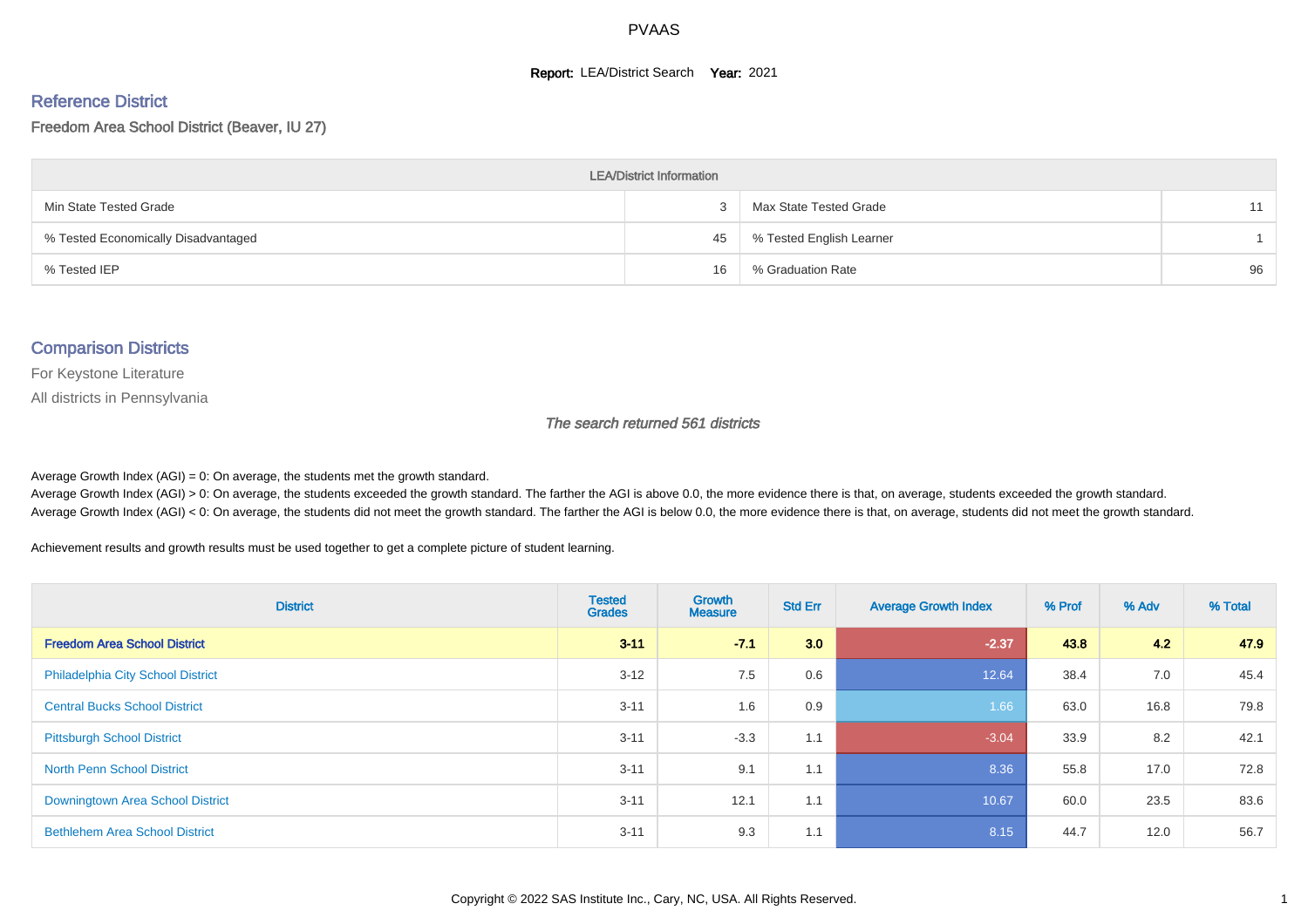| <b>District</b>                           | <b>Tested</b><br><b>Grades</b> | <b>Growth</b><br><b>Measure</b> | <b>Std Err</b> | <b>Average Growth Index</b> | % Prof | % Adv | % Total |
|-------------------------------------------|--------------------------------|---------------------------------|----------------|-----------------------------|--------|-------|---------|
| <b>Freedom Area School District</b>       | $3 - 11$                       | $-7.1$                          | 3.0            | $-2.37$                     | 43.8   | 4.2   | 47.9    |
| <b>Council Rock School District</b>       | $3 - 11$                       | 8.9                             | 1.2            | 7.65                        | 62.8   | 16.6  | 79.4    |
| <b>West Chester Area School District</b>  | $3 - 11$                       | 12.6                            | 1.2            | 10.38                       | 66.8   | 20.2  | 87.0    |
| <b>Parkland School District</b>           | $3 - 11$                       | 5.3                             | 1.2            | 4.30                        | 58.0   | 22.3  | 80.4    |
| <b>Cumberland Valley School District</b>  | $3 - 12$                       | 18.5                            | 1.3            | 14.64                       | 60.7   | 23.4  | 84.1    |
| <b>East Penn School District</b>          | $3 - 11$                       | 4.1                             | 1.3            | 3.27                        | 55.8   | 11.5  | 67.3    |
| <b>Lower Merion School District</b>       | $3 - 11$                       | 19.0                            | 1.3            | 14.93                       | 55.6   | 29.9  | 85.5    |
| <b>North Allegheny School District</b>    | $3 - 11$                       | 17.4                            | 1.3            | 13.52                       | 59.5   | 28.1  | 87.6    |
| <b>Central Dauphin School District</b>    | $3 - 11$                       | 4.4                             | 1.3            | 3.32                        | 53.3   | 7.4   | 60.7    |
| <b>Chambersburg Area School District</b>  | $3 - 11$                       | $-9.5$                          | 1.3            | $-7.20$                     | 42.7   | 8.6   | 51.4    |
| <b>Neshaminy School District</b>          | $3 - 11$                       | 4.0                             | 1.3            | 3.02                        | 58.7   | 9.5   | 68.2    |
| <b>Spring-Ford Area School District</b>   | $3 - 11$                       | $6.0\,$                         | 1.3            | 4.46                        | 60.8   | 16.5  | 77.4    |
| <b>Allentown City School District</b>     | $3 - 12$                       | 5.3                             | 1.4            | 3.88                        | 25.3   | 2.7   | 28.0    |
| <b>Reading School District</b>            | $3 - 11$                       | 10.1                            | 1.4            | 7.25                        | 24.7   | 2.4   | 27.2    |
| <b>West Shore School District</b>         | $3 - 12$                       | $5.0\,$                         | 1.4            | 3.59                        | 54.2   | 9.4   | 63.6    |
| <b>Seneca Valley School District</b>      | $3 - 11$                       | $-1.4$                          | 1.4            | $-0.99$                     | 57.2   | 11.4  | 68.6    |
| <b>Hazleton Area School District</b>      | $3 - 11$                       | 9.6                             | 1.4            | 6.77                        | 45.0   | 7.8   | 52.9    |
| <b>Easton Area School District</b>        | $3 - 12$                       | $-4.1$                          | 1.4            | $-2.91$                     | 39.9   | 4.0   | 43.9    |
| <b>Hempfield School District</b>          | $3 - 11$                       | 0.1                             | 1.4            | 0.08                        | 58.2   | 9.9   | 68.2    |
| <b>State College Area School District</b> | $3 - 11$                       | 20.5                            | 1.4            | 14.33                       | 58.0   | 25.9  | 84.0    |
| <b>Pennridge School District</b>          | $3 - 10$                       | $-16.8$                         | 1.4            | $-11.59$                    | 46.8   | 8.0   | 54.9    |
| <b>Lancaster School District</b>          | $3 - 12$                       | $-15.8$                         | 1.5            | $-10.90$                    | 14.6   | 2.3   | 16.9    |
| Mt Lebanon School District                | $3 - 11$                       | $-1.0$                          | 1.5            | $-0.70$                     | 61.9   | 24.0  | 85.9    |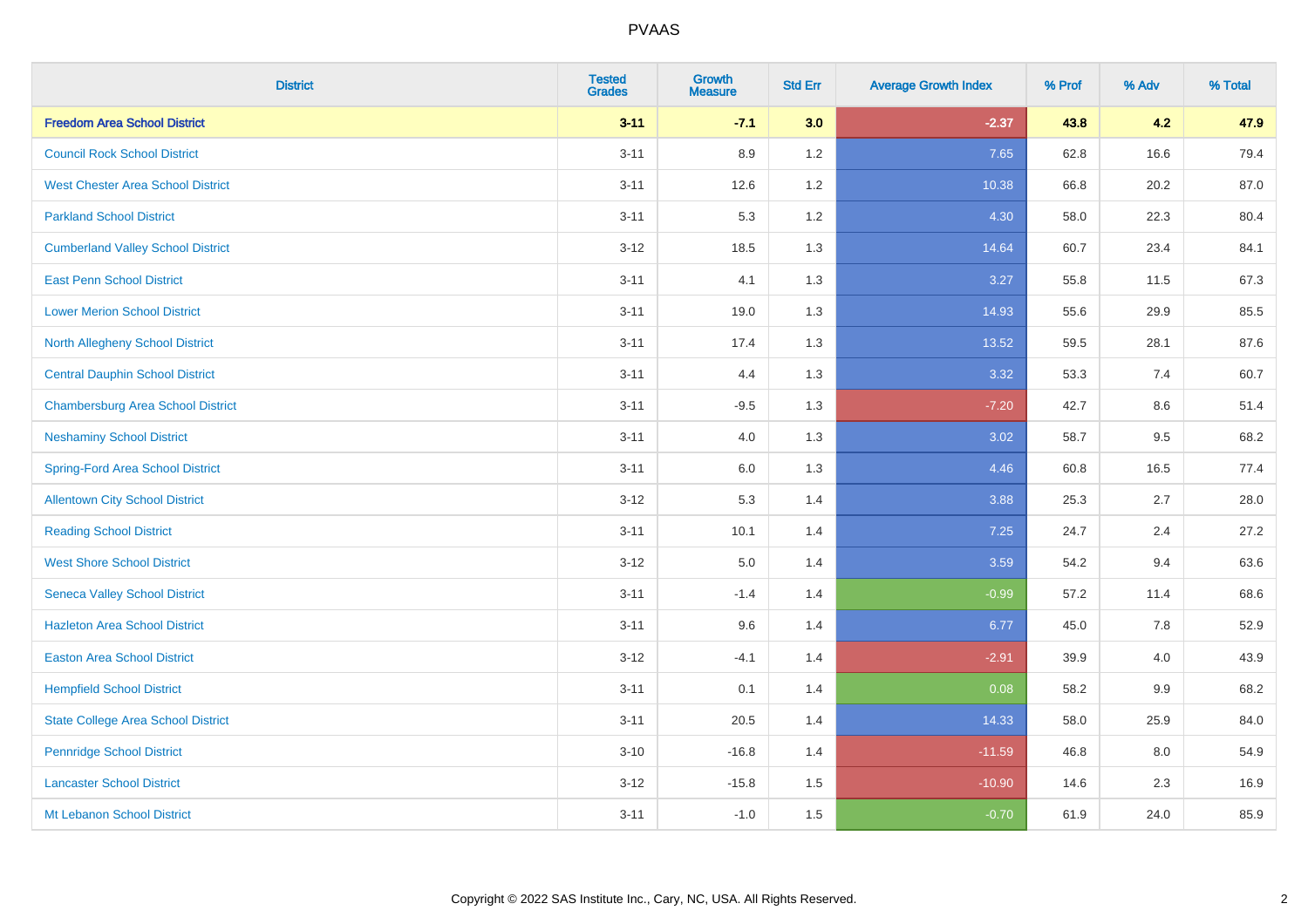| <b>District</b>                           | <b>Tested</b><br><b>Grades</b> | <b>Growth</b><br><b>Measure</b> | <b>Std Err</b> | <b>Average Growth Index</b> | % Prof | % Adv | % Total |
|-------------------------------------------|--------------------------------|---------------------------------|----------------|-----------------------------|--------|-------|---------|
| <b>Freedom Area School District</b>       | $3 - 11$                       | $-7.1$                          | 3.0            | $-2.37$                     | 43.8   | 4.2   | 47.9    |
| Pocono Mountain School District           | $3 - 12$                       | 6.8                             | 1.5            | 4.62                        | 45.8   | 5.0   | 50.7    |
| <b>Pennsbury School District</b>          | $3 - 11$                       | 11.7                            | 1.5            | 7.90                        | 60.1   | 21.3  | 81.3    |
| <b>Boyertown Area School District</b>     | $3 - 11$                       | $-4.7$                          | 1.5            | $-3.17$                     | 55.2   | 11.3  | 66.5    |
| <b>Wilson School District</b>             | $3 - 12$                       | 8.8                             | 1.5            | 5.96                        | 52.6   | 14.6  | 67.2    |
| <b>Upper Darby School District</b>        | $3 - 12$                       | 6.9                             | 1.5            | 4.62                        | 45.0   | 6.7   | 51.7    |
| <b>Souderton Area School District</b>     | $3 - 11$                       | 12.4                            | 1.5            | 8.28                        | 61.7   | 15.2  | 76.9    |
| <b>Millcreek Township School District</b> | $3 - 11$                       | 3.1                             | 1.5            | 2.06                        | 55.6   | 14.2  | 69.7    |
| <b>Haverford Township School District</b> | $3 - 11$                       | 8.0                             | 1.5            | 5.27                        | 53.0   | 25.5  | 78.6    |
| <b>Dallastown Area School District</b>    | $3 - 11$                       | 13.5                            | 1.5            | 8.84                        | 56.0   | 17.9  | 73.8    |
| Pennsylvania Cyber Charter School         | $3 - 11$                       | 11.6                            | 1.5            | 7.54                        | 46.3   | 5.0   | 51.3    |
| <b>Butler Area School District</b>        | $3 - 11$                       | $-6.5$                          | 1.5            | $-4.26$                     | 42.5   | 9.4   | 51.9    |
| <b>Erie City School District</b>          | $3 - 12$                       | $-14.5$                         | 1.6            | $-9.26$                     | 25.4   | 3.0   | 28.4    |
| East Stroudsburg Area School District     | $3 - 11$                       | 0.1                             | 1.6            | 0.05                        | 45.8   | 7.8   | 53.6    |
| <b>Hempfield Area School District</b>     | $3 - 12$                       | 4.6                             | 1.6            | 2.86                        | 53.5   | 20.1  | 73.6    |
| <b>Perkiomen Valley School District</b>   | $3 - 11$                       | $-3.5$                          | 1.6            | $-2.18$                     | 53.8   | 13.4  | 67.2    |
| Northampton Area School District          | $3 - 11$                       | 4.0                             | 1.6            | 2.51                        | 52.3   | 10.8  | 63.1    |
| <b>Norristown Area School District</b>    | $3 - 12$                       | $-12.8$                         | 1.6            | $-7.98$                     | 23.5   | 2.3   | 25.7    |
| <b>Avon Grove School District</b>         | $3 - 10$                       | 10.0                            | 1.6            | 6.26                        | 56.3   | 18.6  | 74.9    |
| <b>Manheim Township School District</b>   | $3 - 12$                       | $-0.9$                          | 1.6            | $-0.58$                     | 53.2   | 15.5  | 68.7    |
| <b>Owen J Roberts School District</b>     | $3 - 11$                       | $-12.3$                         | 1.6            | $-7.61$                     | 57.0   | 11.9  | 69.0    |
| <b>Penn Manor School District</b>         | $3 - 11$                       | $-0.4$                          | 1.6            | $-0.25$                     | 51.9   | 12.6  | 64.5    |
| <b>Canon-Mcmillan School District</b>     | $3 - 11$                       | $-0.8$                          | 1.6            | $-0.50$                     | 58.7   | 15.9  | 74.6    |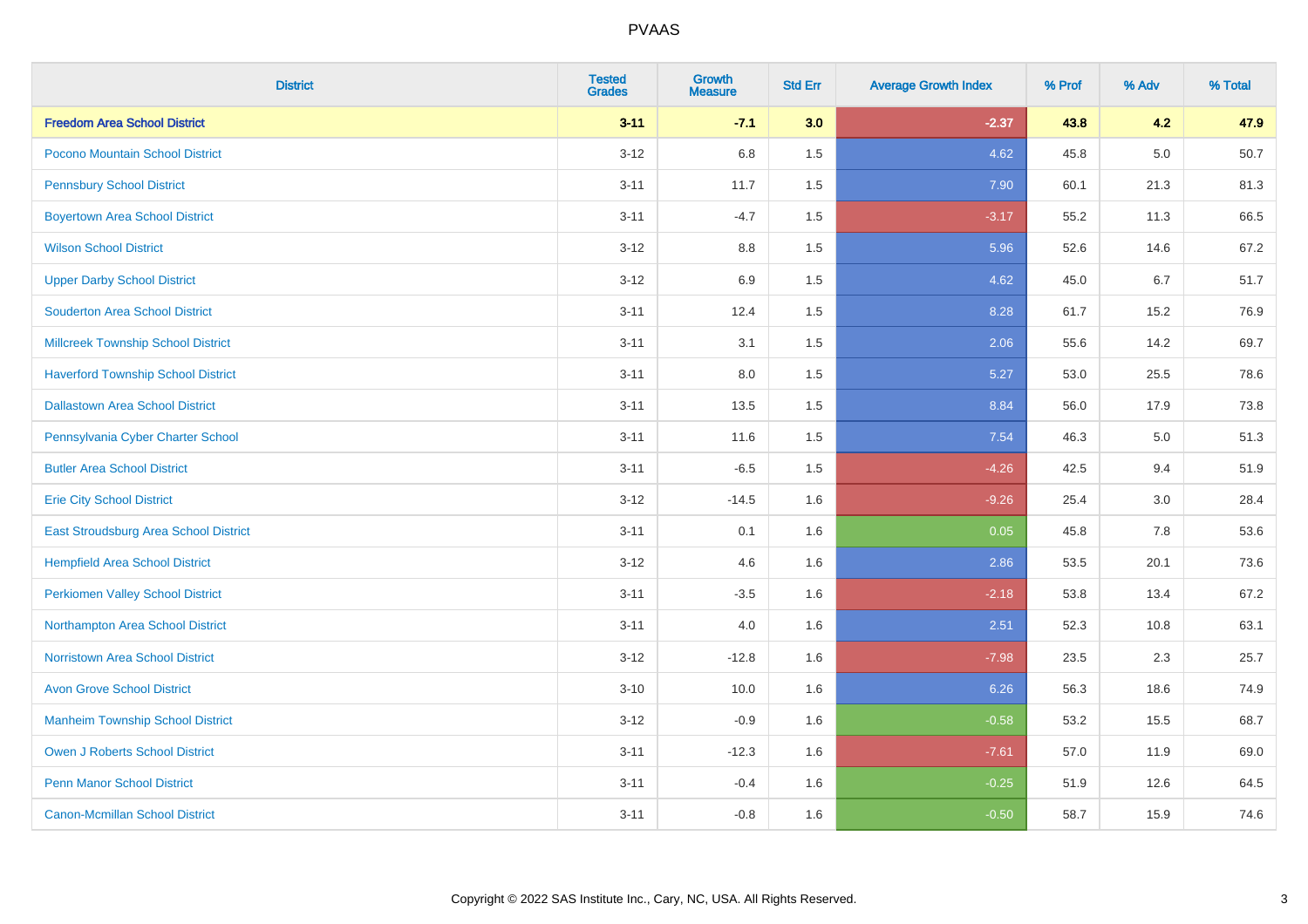| <b>District</b>                             | <b>Tested</b><br><b>Grades</b> | <b>Growth</b><br><b>Measure</b> | <b>Std Err</b> | <b>Average Growth Index</b> | % Prof | % Adv   | % Total |
|---------------------------------------------|--------------------------------|---------------------------------|----------------|-----------------------------|--------|---------|---------|
| <b>Freedom Area School District</b>         | $3 - 11$                       | $-7.1$                          | 3.0            | $-2.37$                     | 43.8   | 4.2     | 47.9    |
| <b>Bensalem Township School District</b>    | $3 - 11$                       | 1.6                             | 1.6            | 0.98                        | 38.8   | 8.3     | 47.1    |
| Altoona Area School District                | $3 - 12$                       | 3.3                             | 1.6            | 1.99                        | 47.7   | 8.2     | 55.9    |
| <b>Quakertown Community School District</b> | $3 - 12$                       | $-4.4$                          | 1.6            | $-2.70$                     | 56.5   | 10.0    | 66.6    |
| <b>Cornwall-Lebanon School District</b>     | $3 - 11$                       | 8.3                             | 1.6            | 5.08                        | 47.2   | 8.4     | 55.6    |
| <b>Ridley School District</b>               | $3 - 12$                       | 10.0                            | 1.6            | 6.10                        | 45.6   | 8.2     | 53.8    |
| <b>Mifflin County School District</b>       | $3 - 11$                       | 9.1                             | 1.7            | 5.49                        | 47.1   | 6.7     | 53.8    |
| <b>Nazareth Area School District</b>        | $3 - 11$                       | $-4.7$                          | 1.7            | $-2.82$                     | 59.2   | 9.9     | 69.0    |
| <b>Garnet Valley School District</b>        | $3 - 10$                       | 10.9                            | 1.7            | 6.53                        | 67.1   | 19.0    | 86.1    |
| <b>Centennial School District</b>           | $3 - 10$                       | 7.1                             | 1.7            | 4.29                        | 50.1   | 8.7     | 58.9    |
| <b>Coatesville Area School District</b>     | $3 - 11$                       | $-4.4$                          | 1.7            | $-2.62$                     | 36.3   | 4.2     | 40.5    |
| <b>Penn-Trafford School District</b>        | $3 - 11$                       | 13.4                            | 1.7            | 7.87                        | 62.3   | 21.9    | 84.2    |
| <b>Armstrong School District</b>            | $3 - 11$                       | 2.6                             | 1.7            | 1.53                        | 51.5   | 6.1     | 57.6    |
| <b>Colonial School District</b>             | $3 - 11$                       | 14.0                            | 1.7            | 8.21                        | 60.2   | 19.6    | 79.8    |
| <b>Central York School District</b>         | $3 - 12$                       | 12.3                            | 1.7            | 7.20                        | 55.5   | 11.5    | 67.0    |
| <b>York Co School Of Technology</b>         | $9 - 12$                       | $-3.8$                          | 1.7            | $-2.22$                     | 39.1   | 5.6     | 44.7    |
| Hatboro-Horsham School District             | $3 - 11$                       | $-12.8$                         | 1.7            | $-7.47$                     | 45.6   | $7.2\,$ | 52.8    |
| <b>Methacton School District</b>            | $3 - 11$                       | 2.5                             | 1.7            | 1.43                        | 62.5   | 16.4    | 79.0    |
| <b>Springfield School District</b>          | $3 - 11$                       | 13.8                            | 1.7            | 7.99                        | 60.9   | 21.5    | 82.4    |
| <b>Norwin School District</b>               | $3 - 11$                       | 18.0                            | 1.7            | 10.37                       | 58.5   | 27.0    | 85.4    |
| <b>Upper Saint Clair School District</b>    | $3 - 11$                       | 18.5                            | 1.7            | 10.65                       | 61.8   | 30.1    | 91.9    |
| <b>Governor Mifflin School District</b>     | $3 - 11$                       | 4.1                             | 1.8            | 2.33                        | 42.5   | 7.2     | 49.7    |
| <b>Bethel Park School District</b>          | $3 - 11$                       | 5.6                             | 1.8            | 3.18                        | 65.3   | 18.6    | 83.9    |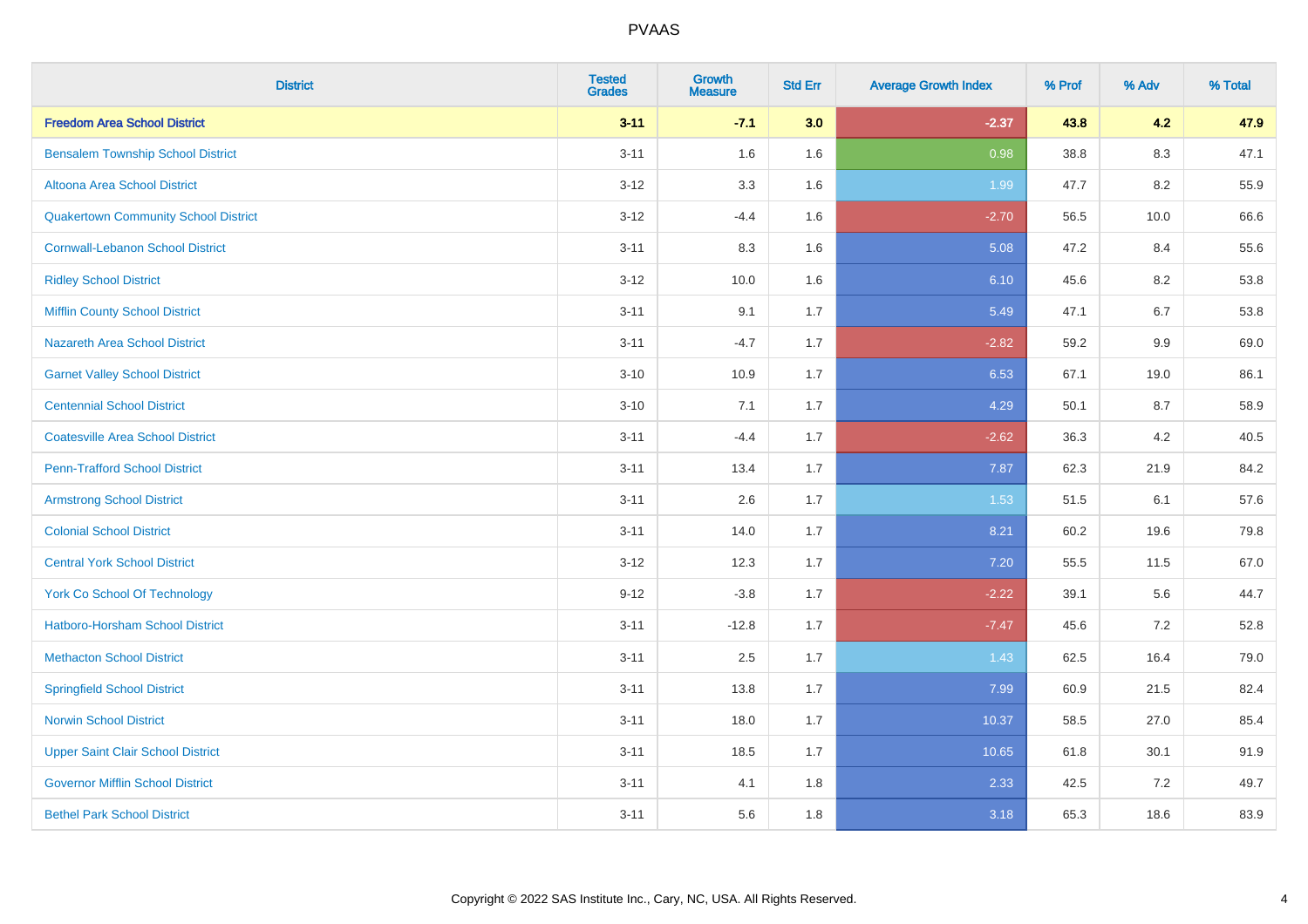| <b>District</b>                                    | <b>Tested</b><br><b>Grades</b> | <b>Growth</b><br><b>Measure</b> | <b>Std Err</b> | <b>Average Growth Index</b> | % Prof | % Adv | % Total |
|----------------------------------------------------|--------------------------------|---------------------------------|----------------|-----------------------------|--------|-------|---------|
| <b>Freedom Area School District</b>                | $3 - 11$                       | $-7.1$                          | 3.0            | $-2.37$                     | 43.8   | 4.2   | 47.9    |
| <b>Whitehall-Coplay School District</b>            | $3 - 11$                       | 6.1                             | 1.8            | 3.45                        | 49.3   | 7.4   | 56.6    |
| <b>Warren County School District</b>               | $3 - 11$                       | $-0.1$                          | 1.8            | $-0.06$                     | 37.2   | 5.3   | 42.6    |
| <b>Williamsport Area School District</b>           | $3 - 11$                       | 1.9                             | 1.8            | 1.04                        | 44.1   | 12.8  | 56.9    |
| Mechanicsburg Area School District                 | $3 - 11$                       | 5.9                             | 1.8            | 3.29                        | 57.2   | 13.7  | 70.9    |
| Ephrata Area School District                       | $3 - 11$                       | 5.6                             | 1.8            | 3.12                        | 54.7   | 9.5   | 64.2    |
| <b>Upper Dublin School District</b>                | $3 - 12$                       | 15.4                            | 1.8            | 8.53                        | 60.8   | 24.8  | 85.6    |
| <b>Delaware Valley School District</b>             | $3 - 11$                       | 12.6                            | 1.8            | 6.93                        | 55.2   | 16.2  | 71.4    |
| <b>Pine-Richland School District</b>               | $3 - 11$                       | 11.5                            | 1.8            | 6.31                        | 60.6   | 24.4  | 85.0    |
| <b>Wissahickon School District</b>                 | $3 - 10$                       | 12.5                            | 1.8            | 6.85                        | 58.3   | 22.4  | 80.7    |
| <b>Peters Township School District</b>             | $3 - 11$                       | 5.0                             | 1.8            | 2.76                        | 59.8   | 26.1  | 85.9    |
| <b>Kennett Consolidated School District</b>        | $3 - 11$                       | 4.8                             | 1.8            | 2.61                        | 52.5   | 10.7  | 63.2    |
| Fox Chapel Area School District                    | $3 - 11$                       | 9.8                             | 1.8            | 5.36                        | 56.6   | 28.6  | 85.2    |
| <b>North Hills School District</b>                 | $3 - 11$                       | $-1.8$                          | 1.8            | $-0.96$                     | 59.1   | 14.1  | 73.2    |
| <b>Conestoga Valley School District</b>            | $3 - 11$                       | 8.7                             | 1.8            | 4.69                        | 60.3   | 13.5  | 73.8    |
| <b>Elizabethtown Area School District</b>          | $3 - 12$                       | $-0.9$                          | 1.9            | $-0.47$                     | 50.0   | 11.2  | 61.2    |
| <b>Shaler Area School District</b>                 | $3 - 11$                       | $-0.8$                          | 1.9            | $-0.43$                     | 49.1   | 9.6   | 58.7    |
| <b>Commonwealth Charter Academy Charter School</b> | $3 - 10$                       | 9.1                             | 1.9            | 4.90                        | 47.2   | 9.1   | 56.3    |
| <b>Warwick School District</b>                     | $3 - 11$                       | 5.2                             | 1.9            | 2.76                        | 46.4   | 17.0  | 63.3    |
| <b>South Western School District</b>               | $3 - 12$                       | 3.9                             | 1.9            | 2.08                        | 60.2   | 8.1   | 68.3    |
| <b>Great Valley School District</b>                | $3 - 11$                       | 15.0                            | 1.9            | 7.98                        | 50.0   | 35.0  | 85.0    |
| Palmyra Area School District                       | $3 - 11$                       | 5.6                             | 1.9            | 2.96                        | 56.4   | 15.6  | 72.0    |
| <b>Carlisle Area School District</b>               | $3 - 11$                       | $-5.3$                          | 1.9            | $-2.81$                     | 54.0   | 6.3   | 60.3    |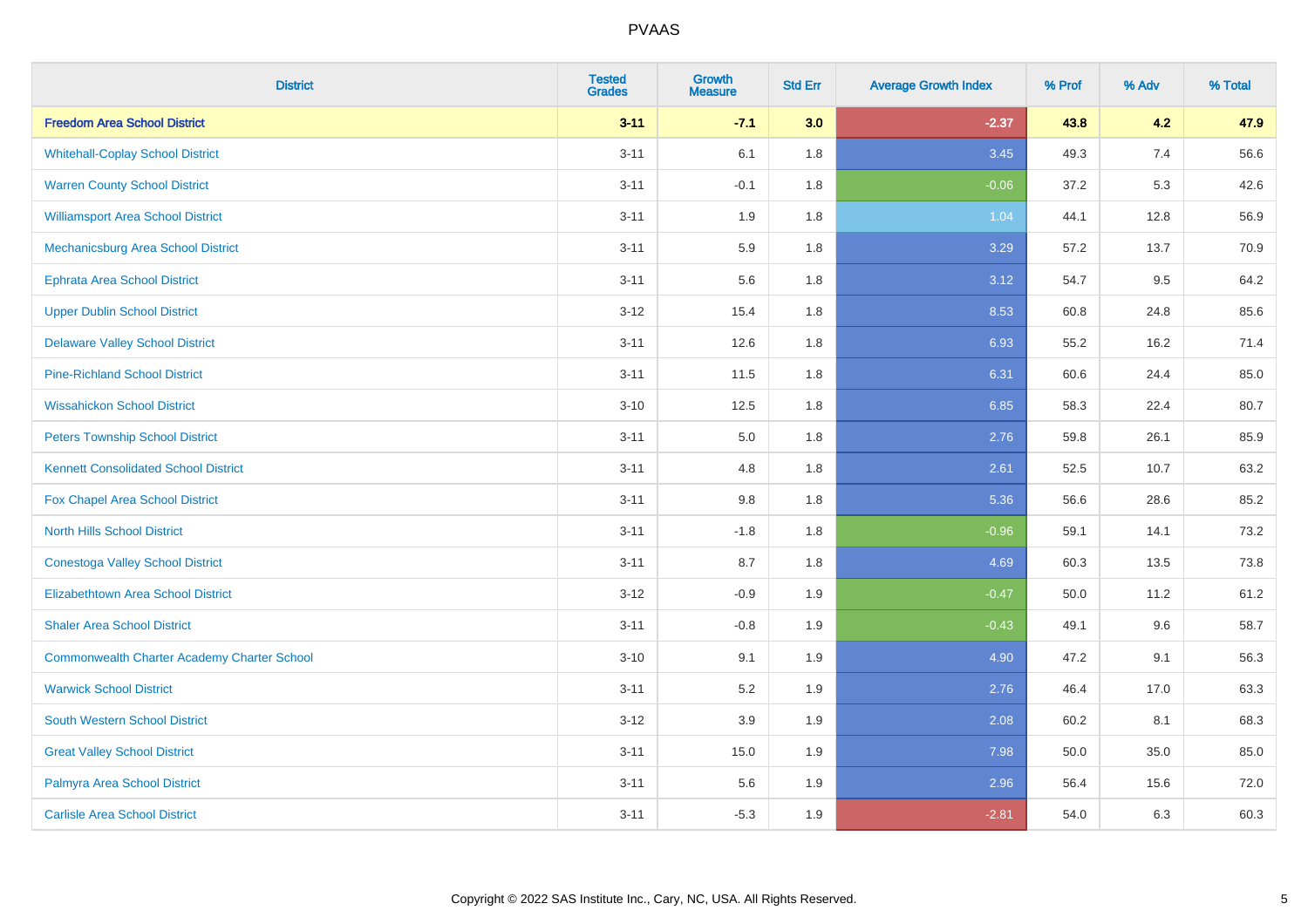| <b>District</b>                          | <b>Tested</b><br><b>Grades</b> | <b>Growth</b><br><b>Measure</b> | <b>Std Err</b> | <b>Average Growth Index</b> | % Prof | % Adv   | % Total |
|------------------------------------------|--------------------------------|---------------------------------|----------------|-----------------------------|--------|---------|---------|
| <b>Freedom Area School District</b>      | $3 - 11$                       | $-7.1$                          | 3.0            | $-2.37$                     | 43.8   | 4.2     | 47.9    |
| <b>Waynesboro Area School District</b>   | $3 - 12$                       | $-6.1$                          | 1.9            | $-3.20$                     | 50.0   | $6.8\,$ | 56.8    |
| <b>Baldwin-Whitehall School District</b> | $3 - 11$                       | 1.8                             | 1.9            | 0.94                        | 58.6   | 8.6     | 67.1    |
| <b>Muhlenberg School District</b>        | $3 - 10$                       | 4.0                             | 1.9            | 2.10                        | 34.2   | 2.6     | 36.8    |
| <b>Oxford Area School District</b>       | $3 - 11$                       | $-4.3$                          | 1.9            | $-2.26$                     | 41.3   | 8.0     | 49.3    |
| <b>Abington School District</b>          | $3 - 10$                       | $-11.5$                         | 1.9            | $-6.00$                     | 56.2   | 11.6    | 67.8    |
| <b>Exeter Township School District</b>   | $3 - 11$                       | $-10.4$                         | 1.9            | $-5.44$                     | 50.6   | 2.7     | 53.3    |
| <b>Stroudsburg Area School District</b>  | $3 - 11$                       | $5.5\,$                         | 1.9            | 2.88                        | 48.1   | 4.2     | 52.3    |
| <b>Lebanon School District</b>           | $3 - 11$                       | $-1.6$                          | 1.9            | $-0.80$                     | 24.4   | 2.6     | 27.0    |
| <b>Franklin Regional School District</b> | $3 - 11$                       | 2.0                             | 1.9            | 1.02                        | 66.7   | 15.5    | 82.1    |
| <b>Penn-Delco School District</b>        | $3 - 11$                       | $-6.8$                          | 1.9            | $-3.51$                     | 46.6   | 3.2     | 49.8    |
| <b>Moon Area School District</b>         | $3 - 11$                       | 8.2                             | 1.9            | 4.25                        | 58.7   | 18.5    | 77.2    |
| <b>Shippensburg Area School District</b> | $3 - 11$                       | 9.3                             | 1.9            | 4.84                        | 53.1   | 10.2    | 63.3    |
| <b>Greater Latrobe School District</b>   | $3 - 11$                       | 0.6                             | 1.9            | 0.31                        | 55.5   | 14.1    | 69.5    |
| <b>Lower Dauphin School District</b>     | $3 - 11$                       | 0.6                             | 1.9            | 0.33                        | 49.2   | 12.6    | 61.8    |
| South Fayette Township School District   | $3 - 11$                       | 1.7                             | 2.0            | 0.88                        | 61.0   | 26.5    | 87.6    |
| Northern York County School District     | $3 - 11$                       | 15.6                            | 2.0            | 7.98                        | 57.4   | 11.5    | 68.8    |
| Northeastern York School District        | $3 - 11$                       | 5.9                             | 2.0            | 3.03                        | 51.1   | 16.6    | 67.6    |
| <b>Bristol Township School District</b>  | $3 - 11$                       | $-13.9$                         | 2.0            | $-7.05$                     | 31.0   | 3.7     | 34.7    |
| <b>Daniel Boone Area School District</b> | $3 - 12$                       | 5.7                             | 2.0            | 2.88                        | 51.0   | 11.5    | 62.6    |
| <b>Solanco School District</b>           | $3 - 11$                       | $-11.0$                         | 2.0            | $-5.55$                     | 41.6   | 4.5     | 46.1    |
| Lampeter-Strasburg School District       | $3 - 12$                       | $-8.6$                          | 2.0            | $-4.33$                     | 55.1   | 9.8     | 64.8    |
| <b>Bangor Area School District</b>       | $3 - 12$                       | $-0.9$                          | 2.0            | $-0.43$                     | 44.3   | 4.7     | 49.0    |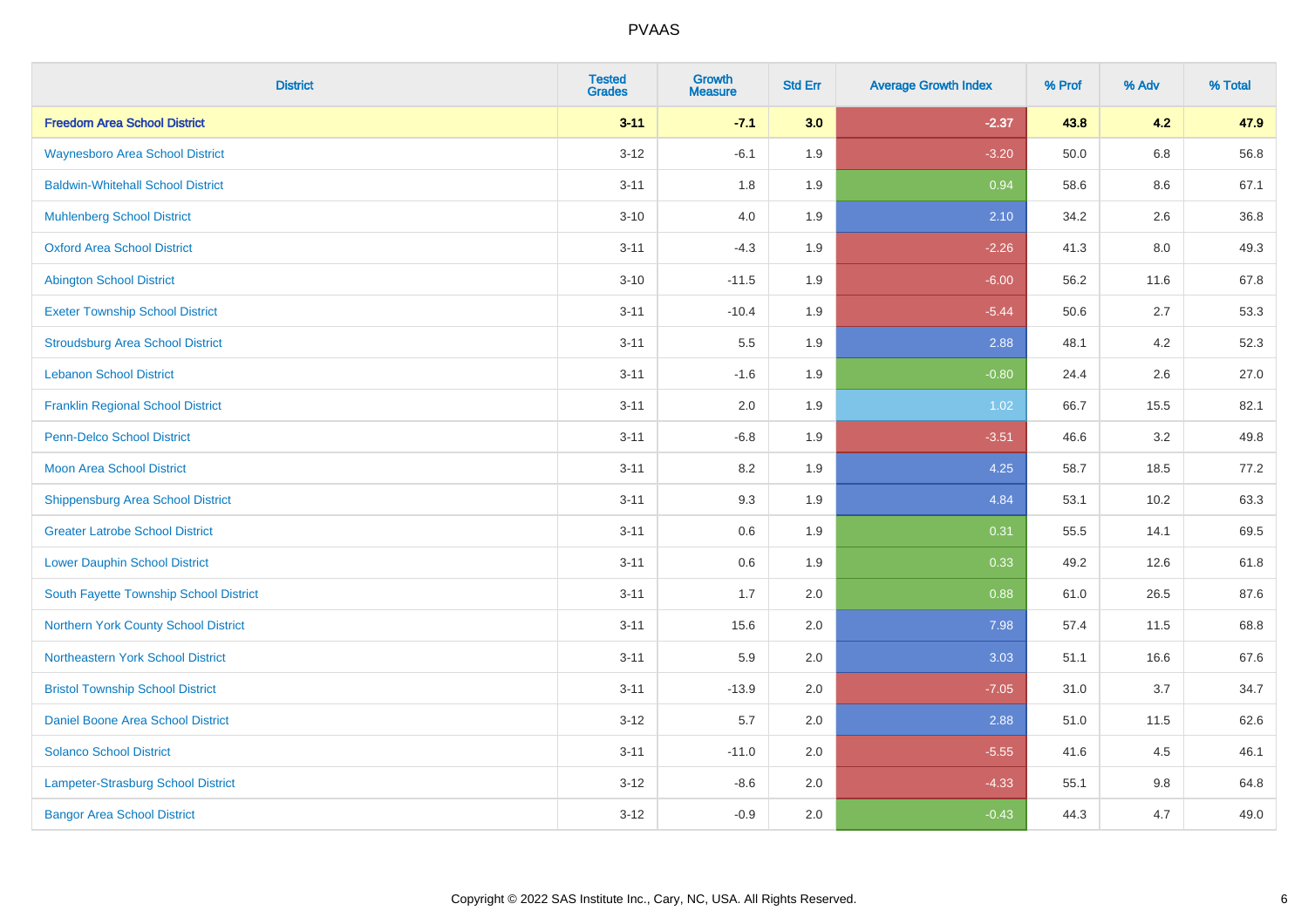| <b>District</b>                             | <b>Tested</b><br><b>Grades</b> | Growth<br><b>Measure</b> | <b>Std Err</b> | <b>Average Growth Index</b> | % Prof | % Adv | % Total |
|---------------------------------------------|--------------------------------|--------------------------|----------------|-----------------------------|--------|-------|---------|
| <b>Freedom Area School District</b>         | $3 - 11$                       | $-7.1$                   | 3.0            | $-2.37$                     | 43.8   | 4.2   | 47.9    |
| <b>Conewago Valley School District</b>      | $3 - 12$                       | $-0.9$                   | 2.0            | $-0.45$                     | 51.7   | 9.6   | 61.3    |
| <b>Pleasant Valley School District</b>      | $3 - 11$                       | 3.1                      | 2.0            | 1.57                        | 57.2   | 5.5   | 62.8    |
| <b>Kiski Area School District</b>           | $3 - 11$                       | $-3.7$                   | 2.0            | $-1.86$                     | 57.4   | 10.4  | 67.8    |
| <b>Connellsville Area School District</b>   | $3 - 11$                       | 6.1                      | 2.0            | 3.05                        | 45.4   | 7.8   | 53.2    |
| <b>Trinity Area School District</b>         | $3 - 11$                       | $-5.4$                   | 2.0            | $-2.71$                     | 48.3   | 11.8  | 60.1    |
| <b>Upper Merion Area School District</b>    | $3 - 11$                       | 15.3                     | 2.0            | 7.62                        | 59.3   | 19.3  | 78.6    |
| <b>Derry Township School District</b>       | $3 - 10$                       | 12.8                     | 2.0            | 6.39                        | 54.8   | 25.8  | 80.6    |
| <b>Chartiers Valley School District</b>     | $3 - 11$                       | $-1.7$                   | 2.0            | $-0.81$                     | 54.7   | 8.4   | 63.1    |
| <b>Dubois Area School District</b>          | $3 - 11$                       | $-6.2$                   | 2.0            | $-3.07$                     | 50.9   | 13.4  | 64.3    |
| <b>Pottsgrove School District</b>           | $3 - 11$                       | 2.8                      | 2.0            | $1.35$                      | 44.0   | 10.0  | 53.9    |
| <b>Cocalico School District</b>             | $3 - 11$                       | 10.6                     | 2.0            | 5.18                        | 50.8   | 14.1  | 64.8    |
| <b>Keystone Central School District</b>     | $3 - 11$                       | $-5.1$                   | 2.0            | $-2.46$                     | 44.7   | 4.6   | 49.4    |
| <b>Dover Area School District</b>           | $3 - 12$                       | 6.0                      | 2.1            | 2.94                        | 52.2   | 6.0   | 58.2    |
| <b>Upper Perkiomen School District</b>      | $3 - 11$                       | 22.1                     | 2.1            | 10.74                       | 57.7   | 13.2  | 70.9    |
| <b>York Suburban School District</b>        | $3 - 11$                       | 10.1                     | 2.1            | 4.91                        | 53.5   | 27.8  | 81.3    |
| <b>Mars Area School District</b>            | $3 - 10$                       | 5.7                      | 2.1            | 2.75                        | 57.9   | 18.2  | 76.1    |
| Southern York County School District        | $3 - 11$                       | 14.2                     | 2.1            | 6.91                        | 55.1   | 18.1  | 73.1    |
| <b>Cheltenham School District</b>           | $3 - 11$                       | $-1.4$                   | 2.1            | $-0.67$                     | 46.1   | 10.0  | 56.1    |
| <b>West Allegheny School District</b>       | $3 - 12$                       | 4.0                      | 2.1            | 1.96                        | 63.1   | 15.7  | 78.8    |
| <b>Hollidaysburg Area School District</b>   | $3 - 11$                       | 6.0                      | 2.1            | 2.88                        | 57.1   | 12.3  | 69.4    |
| <b>Radnor Township School District</b>      | $3 - 12$                       | 1.0                      | 2.1            | 0.50                        | 65.0   | 23.2  | 88.2    |
| <b>West Jefferson Hills School District</b> | $3 - 11$                       | 1.8                      | 2.1            | 0.88                        | 55.7   | 20.8  | 76.4    |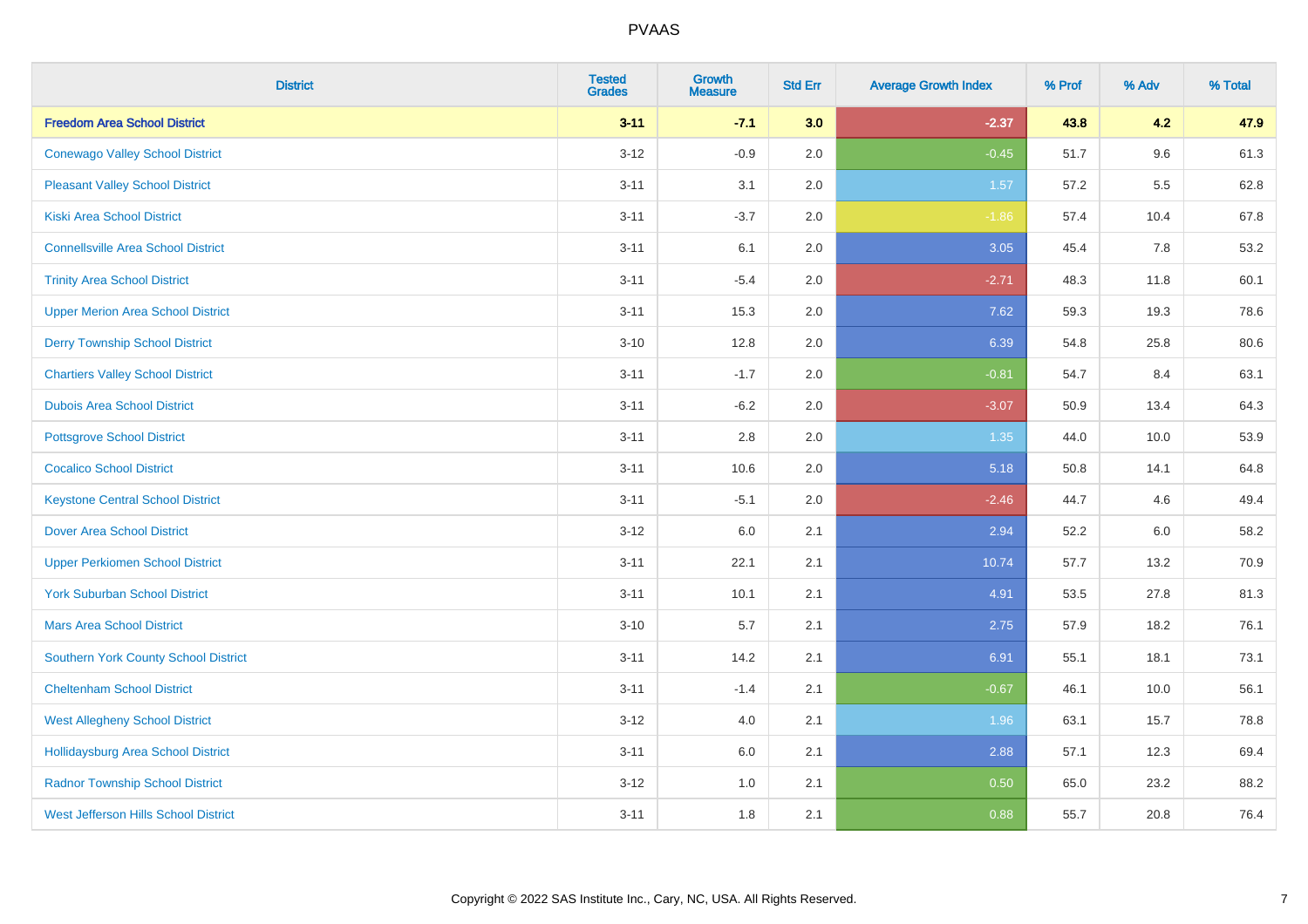| <b>District</b>                                 | <b>Tested</b><br><b>Grades</b> | <b>Growth</b><br><b>Measure</b> | <b>Std Err</b> | <b>Average Growth Index</b> | % Prof | % Adv   | % Total |
|-------------------------------------------------|--------------------------------|---------------------------------|----------------|-----------------------------|--------|---------|---------|
| <b>Freedom Area School District</b>             | $3 - 11$                       | $-7.1$                          | 3.0            | $-2.37$                     | 43.8   | 4.2     | 47.9    |
| <b>Montour School District</b>                  | $3 - 11$                       | $-1.8$                          | 2.1            | $-0.88$                     | 61.4   | 15.1    | 76.5    |
| <b>William Penn School District</b>             | $3 - 12$                       | 8.3                             | 2.1            | 3.99                        | 35.6   | $3.0\,$ | 38.7    |
| Phoenixville Area School District               | $3 - 11$                       | $-1.7$                          | 2.1            | $-0.83$                     | 59.9   | 10.6    | 70.5    |
| <b>Spring Grove Area School District</b>        | $3 - 11$                       | 5.6                             | 2.1            | 2.68                        | 55.1   | 15.0    | 70.1    |
| <b>Gettysburg Area School District</b>          | $3 - 11$                       | $-4.0$                          | 2.1            | $-1.89$                     | 45.3   | 14.0    | 59.3    |
| <b>Manheim Central School District</b>          | $3 - 11$                       | 2.1                             | 2.1            | 1.01                        | 53.2   | 11.6    | 64.8    |
| <b>Interboro School District</b>                | $3 - 12$                       | $-7.3$                          | 2.1            | $-3.43$                     | 46.6   | 4.8     | 51.4    |
| <b>York City School District</b>                | $3-12$                         | $-28.9$                         | 2.1            | $-13.59$                    | 6.0    | $0.3\,$ | 6.2     |
| <b>Harrisburg City School District</b>          | $3 - 11$                       | $-0.4$                          | 2.1            | $-0.19$                     | 15.1   | 0.4     | 15.5    |
| <b>Twin Valley School District</b>              | $3 - 12$                       | $-3.6$                          | 2.1            | $-1.69$                     | 49.6   | 7.1     | 56.8    |
| Juniata County School District                  | $3 - 12$                       | $-4.9$                          | 2.1            | $-2.26$                     | 38.5   | 2.9     | 41.4    |
| <b>Hampton Township School District</b>         | $3 - 11$                       | 5.1                             | 2.2            | 2.35                        | 54.0   | 28.2    | 82.2    |
| <b>Fleetwood Area School District</b>           | $3 - 10$                       | 12.2                            | 2.2            | 5.68                        | 53.5   | 11.6    | 65.2    |
| Pennsylvania Leadership Charter School          | $3 - 11$                       | 4.6                             | 2.2            | 2.13                        | 55.4   | 11.2    | 66.7    |
| <b>Abington Heights School District</b>         | $3 - 11$                       | 13.5                            | 2.2            | 6.27                        | 58.3   | 16.2    | 74.5    |
| <b>Crawford Central School District</b>         | $3 - 11$                       | $-4.7$                          | 2.2            | $-2.15$                     | 40.6   | 10.5    | 51.1    |
| <b>Lower Moreland Township School District</b>  | $3 - 11$                       | 2.0                             | 2.2            | 0.95                        | 62.8   | 17.0    | 79.8    |
| <b>Upper Moreland Township School District</b>  | $3 - 11$                       | $-5.0$                          | 2.2            | $-2.31$                     | 57.9   | 4.0     | 61.9    |
| <b>Eastern Lancaster County School District</b> | $3-12$                         | 4.5                             | 2.2            | 2.09                        | 46.3   | 11.4    | 57.6    |
| <b>Plum Borough School District</b>             | $3 - 11$                       | $-11.3$                         | 2.2            | $-5.19$                     | 51.1   | 9.0     | 60.1    |
| <b>Greencastle-Antrim School District</b>       | $3 - 11$                       | $-3.0$                          | 2.2            | $-1.36$                     | 62.4   | 9.9     | 72.3    |
| <b>Bellefonte Area School District</b>          | $3 - 11$                       | $-0.4$                          | 2.2            | $-0.17$                     | 47.6   | 10.6    | 58.2    |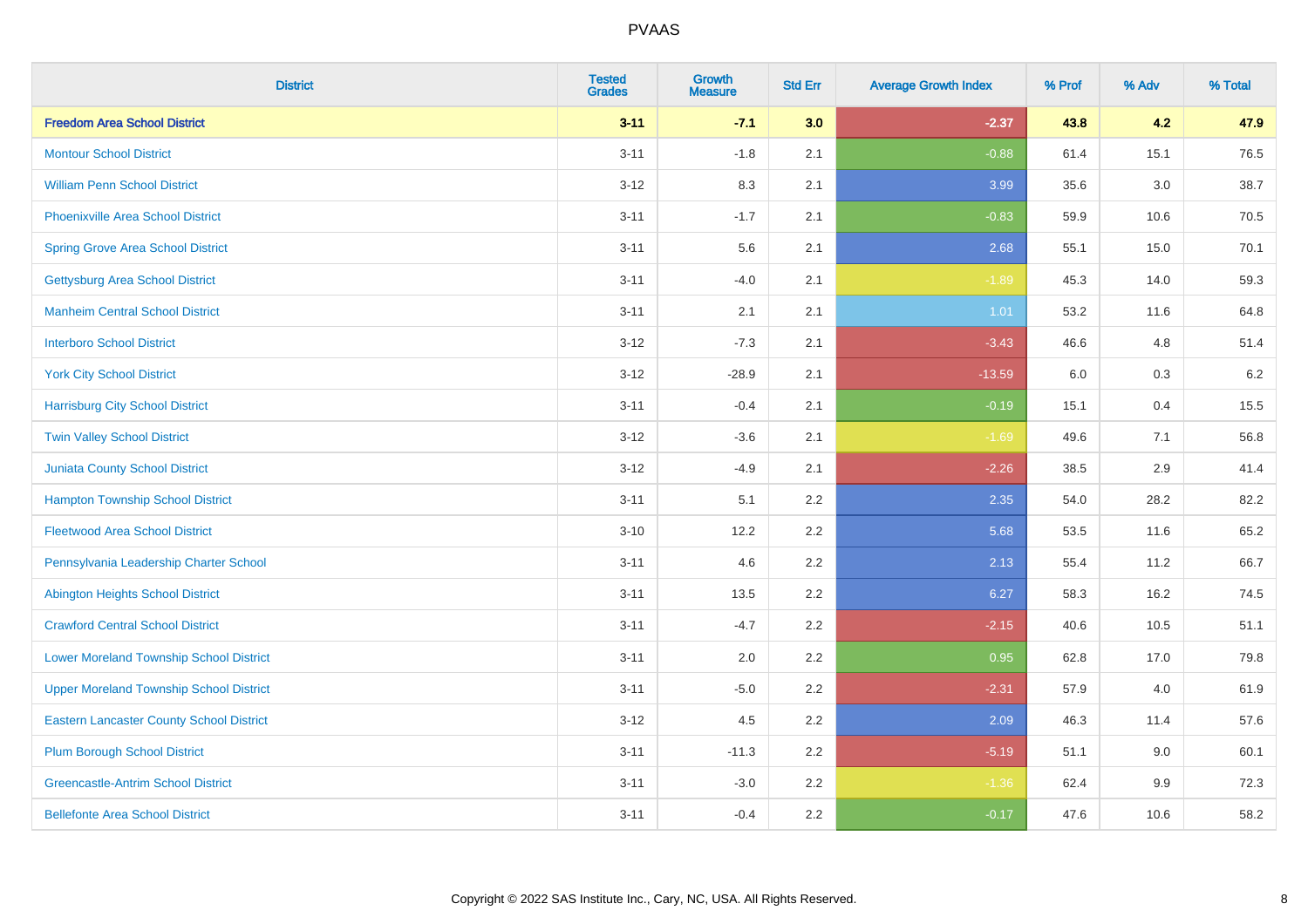| <b>District</b>                               | <b>Tested</b><br><b>Grades</b> | Growth<br><b>Measure</b> | <b>Std Err</b> | <b>Average Growth Index</b> | % Prof | % Adv   | % Total |
|-----------------------------------------------|--------------------------------|--------------------------|----------------|-----------------------------|--------|---------|---------|
| <b>Freedom Area School District</b>           | $3 - 11$                       | $-7.1$                   | 3.0            | $-2.37$                     | 43.8   | 4.2     | 47.9    |
| <b>Gateway School District</b>                | $3 - 11$                       | 0.8                      | 2.2            | 0.38                        | 52.1   | 13.8    | 65.9    |
| <b>Penncrest School District</b>              | $3 - 11$                       | 5.7                      | 2.2            | 2.57                        | 47.2   | 7.1     | 54.3    |
| <b>New Foundations Charter School</b>         | $3 - 11$                       | 5.4                      | 2.2            | 2.41                        | 47.2   | 2.5     | 49.8    |
| <b>Dallas School District</b>                 | $3 - 11$                       | $-2.5$                   | 2.2            | $-1.12$                     | 54.9   | 7.6     | 62.4    |
| <b>Eastern Lebanon County School District</b> | $3 - 11$                       | 8.6                      | 2.2            | 3.84                        | 48.8   | 11.4    | 60.3    |
| <b>Conrad Weiser Area School District</b>     | $3 - 11$                       | 3.6                      | 2.2            | 1.63                        | 52.1   | 2.1     | 54.2    |
| <b>Tunkhannock Area School District</b>       | $3 - 11$                       | 2.3                      | 2.2            | 1.01                        | 44.9   | 9.6     | 54.6    |
| <b>Lehighton Area School District</b>         | $3 - 11$                       | $-1.6$                   | 2.3            | $-0.70$                     | 51.1   | 5.6     | 56.7    |
| <b>Blue Mountain School District</b>          | $3 - 10$                       | $-5.8$                   | 2.3            | $-2.56$                     | 46.6   | 8.5     | 55.1    |
| Southern Lehigh School District               | $3 - 11$                       | $-0.4$                   | 2.3            | $-0.17$                     | 66.1   | 11.9    | 78.0    |
| <b>Pottsville Area School District</b>        | $3-12$                         | 4.4                      | 2.3            | 1.94                        | 44.8   | 5.4     | 50.2    |
| <b>Somerset Area School District</b>          | $3 - 11$                       | $-4.4$                   | 2.3            | $-1.93$                     | 44.4   | 14.9    | 59.3    |
| <b>Tuscarora School District</b>              | $3 - 11$                       | $-0.6$                   | 2.3            | $-0.27$                     | 45.1   | 8.1     | 53.2    |
| 21st Century Cyber Charter School             | $6 - 12$                       | 5.7                      | 2.3            | 2.50                        | 56.7   | 8.3     | 65.0    |
| <b>Wallenpaupack Area School District</b>     | $3 - 11$                       | $-7.1$                   | 2.3            | $-3.09$                     | 40.8   | 2.4     | 43.1    |
| <b>Indiana Area School District</b>           | $3 - 11$                       | $-5.3$                   | 2.3            | $-2.28$                     | 47.6   | 18.4    | 66.1    |
| <b>Chichester School District</b>             | $3 - 11$                       | $-2.7$                   | 2.3            | $-1.17$                     | 44.6   | 6.6     | 51.2    |
| <b>West York Area School District</b>         | $3-12$                         | 3.2                      | 2.3            | 1.38                        | 53.8   | 4.4     | 58.2    |
| Selinsgrove Area School District              | $3 - 12$                       | 8.3                      | 2.3            | 3.54                        | 56.8   | 10.0    | 66.8    |
| Lehigh Valley Academy Regional Charter School | $3 - 11$                       | 0.7                      | 2.3            | 0.32                        | 46.3   | 5.0     | 51.4    |
| <b>Blackhawk School District</b>              | $3 - 11$                       | 4.7                      | 2.3            | 2.01                        | 55.8   | $8.8\,$ | 64.6    |
| Northwestern Lehigh School District           | $3 - 11$                       | 2.2                      | 2.3            | 0.93                        | 53.3   | 9.7     | 63.0    |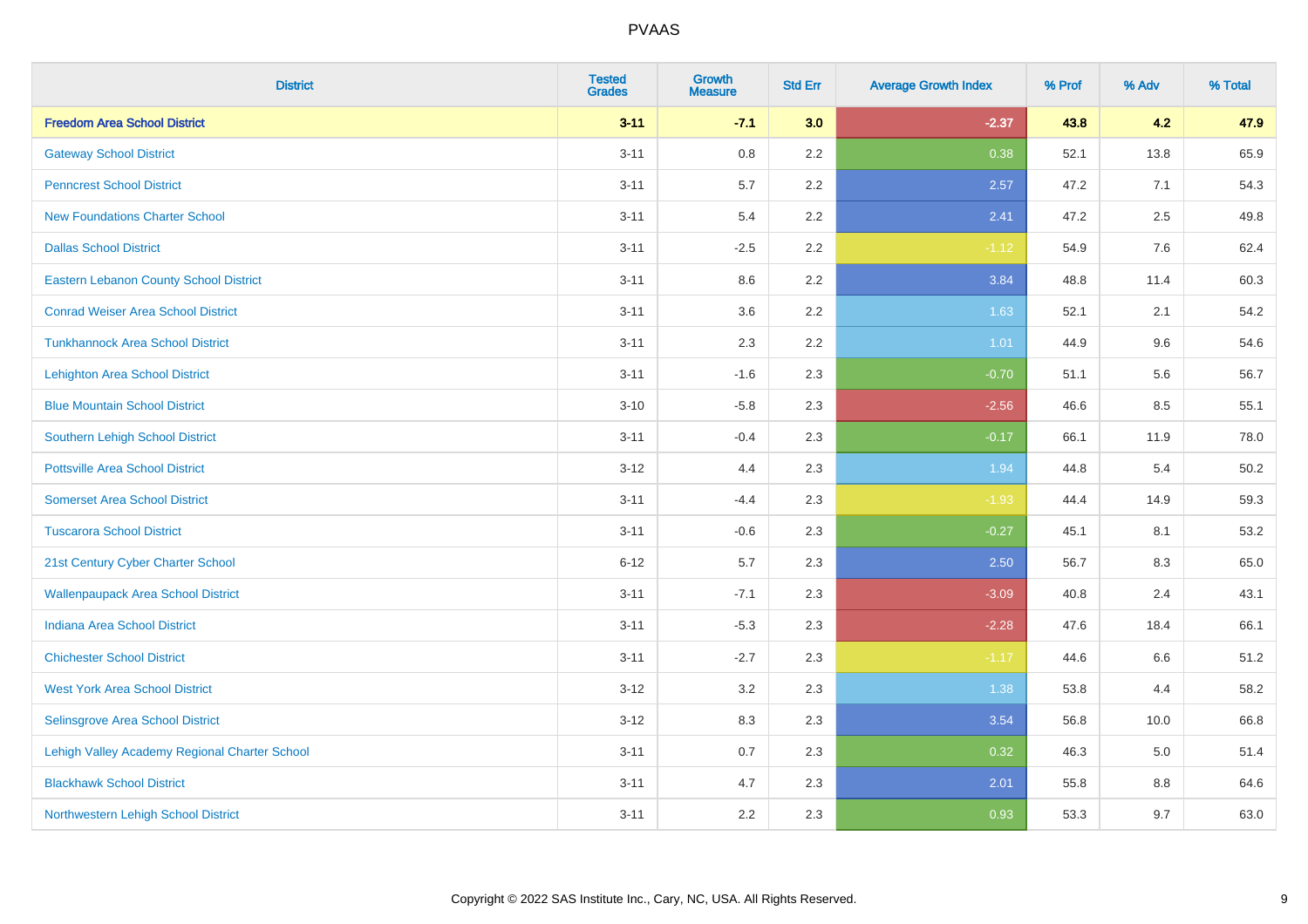| <b>District</b>                               | <b>Tested</b><br><b>Grades</b> | Growth<br><b>Measure</b> | <b>Std Err</b> | <b>Average Growth Index</b> | % Prof | % Adv   | % Total |
|-----------------------------------------------|--------------------------------|--------------------------|----------------|-----------------------------|--------|---------|---------|
| <b>Freedom Area School District</b>           | $3 - 11$                       | $-7.1$                   | 3.0            | $-2.37$                     | 43.8   | 4.2     | 47.9    |
| <b>Crestwood School District</b>              | $3 - 11$                       | $-0.4$                   | 2.4            | $-0.17$                     | 57.4   | 17.0    | 74.4    |
| <b>Greensburg Salem School District</b>       | $3 - 11$                       | $-4.4$                   | 2.4            | $-1.88$                     | 47.6   | 4.9     | 52.4    |
| <b>Scranton School District</b>               | $3 - 12$                       | $-2.9$                   | 2.4            | $-1.22$                     | 45.6   | 3.6     | 49.1    |
| <b>Laurel Highlands School District</b>       | $3 - 11$                       | 4.3                      | 2.4            | 1.81                        | 44.9   | 9.6     | 54.5    |
| <b>Rose Tree Media School District</b>        | $3 - 10$                       | $-25.6$                  | 2.4            | $-10.76$                    | 54.8   | 6.4     | 61.2    |
| Octorara Area School District                 | $3 - 11$                       | 9.1                      | 2.4            | 3.82                        | 52.1   | 8.5     | 60.6    |
| <b>Wyoming Valley West School District</b>    | $3 - 11$                       | $-2.2$                   | 2.4            | $-0.91$                     | 49.4   | 3.0     | 52.4    |
| <b>Pottstown School District</b>              | $3 - 12$                       | $-4.0$                   | 2.4            | $-1.68$                     | 29.8   | 1.2     | 31.0    |
| <b>Hermitage School District</b>              | $3 - 12$                       | 3.8                      | 2.4            | 1.60                        | 57.5   | 9.3     | 66.8    |
| South Eastern School District                 | $3 - 11$                       | 0.9                      | 2.4            | 0.39                        | 54.8   | 6.6     | 61.4    |
| <b>Bradford Area School District</b>          | $3-12$                         | $-9.3$                   | 2.4            | $-3.87$                     | 45.8   | 8.3     | 54.2    |
| <b>Wallingford-Swarthmore School District</b> | $3 - 10$                       | 0.9                      | 2.4            | 0.38                        | 64.4   | 22.7    | 87.1    |
| <b>North Schuylkill School District</b>       | $3 - 11$                       | $-1.0$                   | 2.4            | $-0.42$                     | 41.8   | 5.1     | 46.8    |
| <b>Mckeesport Area School District</b>        | $3 - 12$                       | 9.0                      | 2.4            | 3.72                        | 31.0   | 4.5     | 35.5    |
| <b>Donegal School District</b>                | $3 - 12$                       | 3.1                      | 2.4            | 1.29                        | 60.6   | 9.1     | 69.7    |
| <b>Grove City Area School District</b>        | $3 - 12$                       | 5.1                      | 2.4            | 2.09                        | 36.4   | 16.5    | 52.8    |
| <b>New Castle Area School District</b>        | $3 - 12$                       | $-6.4$                   | 2.4            | $-2.66$                     | 32.5   | 4.3     | 36.8    |
| <b>Wayne Highlands School District</b>        | $3 - 11$                       | 7.8                      | 2.4            | 3.23                        | 52.3   | 13.1    | 65.4    |
| Albert Gallatin Area School District          | $3 - 11$                       | $-0.8$                   | 2.4            | $-0.32$                     | 54.5   | 10.0    | 64.6    |
| <b>Marple Newtown School District</b>         | $3 - 11$                       | 2.0                      | 2.4            | 0.81                        | 57.6   | 12.8    | 70.4    |
| <b>Universal Audenried Charter School</b>     | $9 - 11$                       | $-5.8$                   | 2.4            | $-2.40$                     | 14.6   | $0.0\,$ | 14.6    |
| <b>Ringgold School District</b>               | $3 - 11$                       | $-14.7$                  | 2.4            | $-6.04$                     | 41.5   | 7.9     | 49.4    |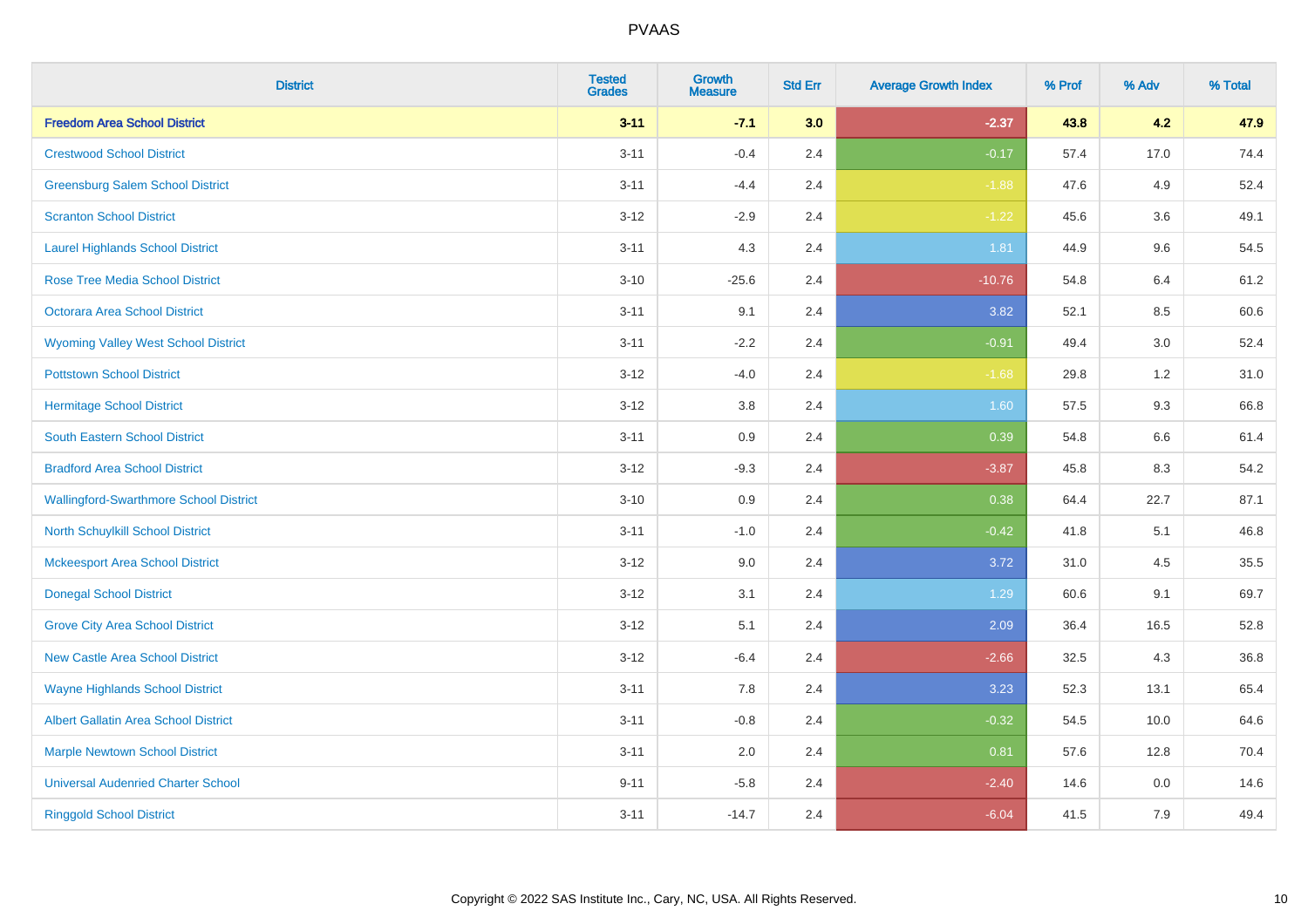| <b>District</b>                                                       | <b>Tested</b><br><b>Grades</b> | <b>Growth</b><br><b>Measure</b> | <b>Std Err</b> | <b>Average Growth Index</b> | % Prof | % Adv   | % Total |
|-----------------------------------------------------------------------|--------------------------------|---------------------------------|----------------|-----------------------------|--------|---------|---------|
| <b>Freedom Area School District</b>                                   | $3 - 11$                       | $-7.1$                          | 3.0            | $-2.37$                     | 43.8   | 4.2     | 47.9    |
| <b>Valley View School District</b>                                    | $3 - 11$                       | 18.1                            | 2.4            | 7.42                        | 53.7   | 14.7    | 68.4    |
| <b>Central Valley School District</b>                                 | $3 - 10$                       | 4.8                             | 2.4            | 1.98                        | 56.9   | 9.0     | 65.9    |
| <b>Beaver Area School District</b>                                    | $3 - 10$                       | 4.7                             | 2.4            | 1.94                        | 57.4   | 16.8    | 74.2    |
| <b>Big Spring School District</b>                                     | $3 - 11$                       | $-9.8$                          | 2.4            | $-4.00$                     | 38.6   | 8.9     | 47.5    |
| <b>Elizabeth Forward School District</b>                              | $3 - 11$                       | $-8.4$                          | 2.4            | $-3.41$                     | 51.7   | 4.0     | 55.7    |
| Northern Lebanon School District                                      | $3 - 11$                       | 0.4                             | 2.5            | 0.15                        | 28.0   | 3.0     | 31.0    |
| South Williamsport Area School District                               | $3 - 10$                       | $-5.7$                          | 2.5            | $-2.30$                     | 45.5   | 4.5     | 50.0    |
| Hamburg Area School District                                          | $3 - 11$                       | 8.9                             | 2.5            | 3.63                        | 43.5   | 8.2     | 51.7    |
| East Pennsboro Area School District                                   | $3 - 11$                       | $-4.2$                          | 2.5            | $-1.71$                     | 60.8   | 8.5     | 69.3    |
| <b>Littlestown Area School District</b>                               | $3 - 11$                       | 11.4                            | 2.5            | 4.62                        | 55.2   | 10.4    | 65.6    |
| <b>Saucon Valley School District</b>                                  | $3 - 11$                       | 14.7                            | 2.5            | 5.98                        | 48.7   | 20.2    | 69.0    |
| Esperanza Academy Charter School                                      | $4 - 11$                       | 4.0                             | 2.5            | 1.61                        | 32.4   | 0.7     | 33.1    |
| <b>Fort Leboeuf School District</b>                                   | $3 - 11$                       | 11.7                            | 2.5            | 4.73                        | 48.5   | 21.1    | 69.6    |
| <b>Milton Area School District</b>                                    | $3 - 11$                       | $-8.7$                          | 2.5            | $-3.52$                     | 45.4   | 6.9     | 52.3    |
| <b>Freeport Area School District</b>                                  | $3 - 10$                       | 9.7                             | 2.5            | 3.91                        | 57.5   | 17.8    | 75.3    |
| <b>Bucks County Technical High School</b>                             | $9 - 10$                       | $-12.0$                         | 2.5            | $-4.84$                     | 35.9   | $3.2\,$ | 39.2    |
| Preparatory Charter School Of Mathematics, Science, Tech, And Careers | $9 - 10$                       | $-4.0$                          | 2.5            | $-1.59$                     | 15.0   | 0.0     | 15.0    |
| <b>Shikellamy School District</b>                                     | $3 - 10$                       | $-22.3$                         | 2.5            | $-8.92$                     | 33.3   | 6.1     | 39.5    |
| <b>West Perry School District</b>                                     | $3 - 11$                       | 12.5                            | 2.5            | 4.99                        | 56.6   | 8.4     | 65.0    |
| <b>Tyrone Area School District</b>                                    | $3 - 12$                       | 19.7                            | 2.5            | 7.87                        | 60.4   | 16.7    | 77.1    |
| Mifflinburg Area School District                                      | $3 - 11$                       | $-15.8$                         | 2.5            | $-6.30$                     | 42.4   | 4.0     | 46.4    |
| <b>Collegium Charter School</b>                                       | $3 - 10$                       | 5.9                             | 2.5            | 2.33                        | 38.1   | 7.9     | 46.0    |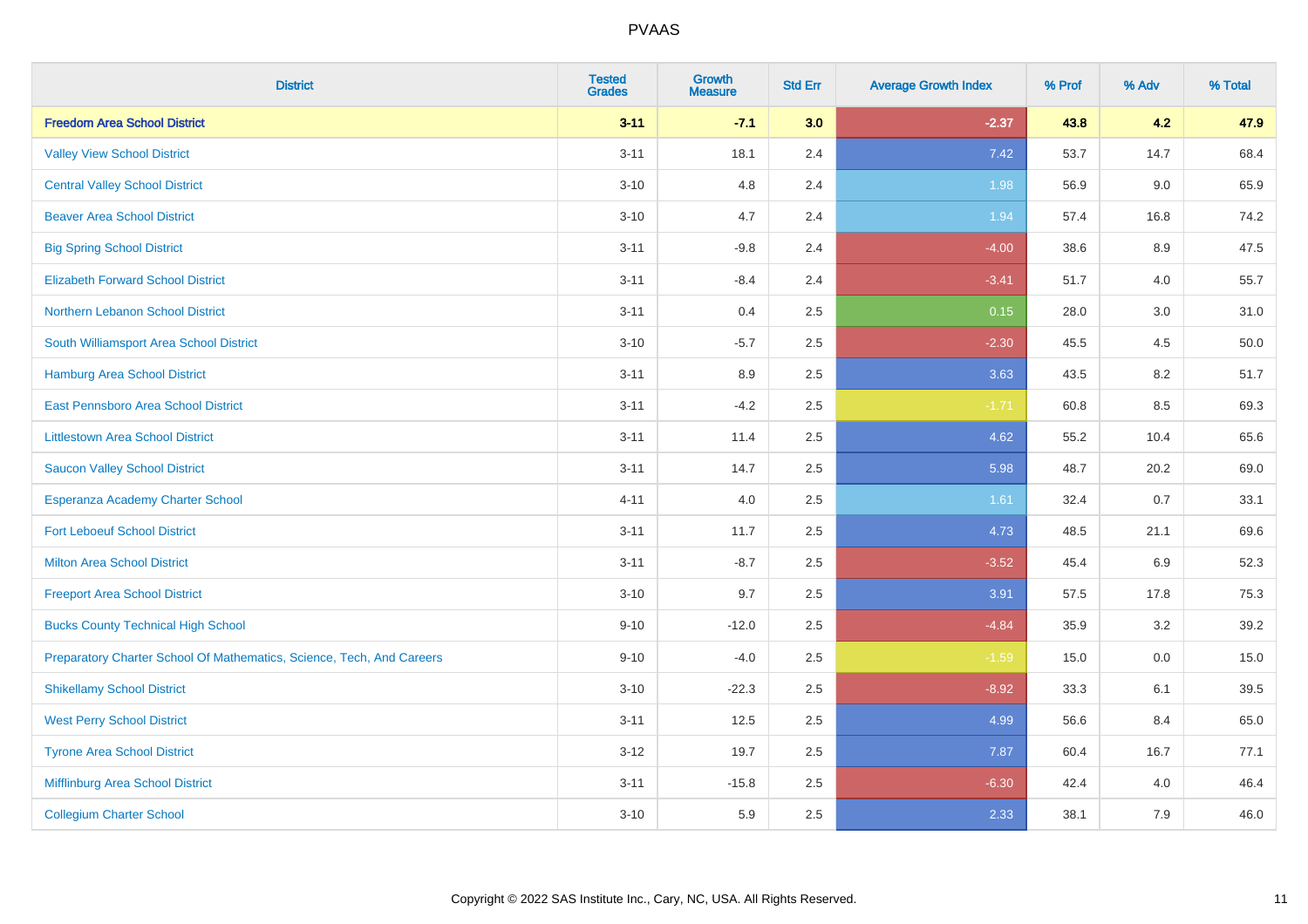| <b>District</b>                                    | <b>Tested</b><br><b>Grades</b> | <b>Growth</b><br><b>Measure</b> | <b>Std Err</b> | <b>Average Growth Index</b> | % Prof | % Adv   | % Total |
|----------------------------------------------------|--------------------------------|---------------------------------|----------------|-----------------------------|--------|---------|---------|
| <b>Freedom Area School District</b>                | $3 - 11$                       | $-7.1$                          | 3.0            | $-2.37$                     | 43.8   | 4.2     | 47.9    |
| South Butler County School District                | $3 - 10$                       | 3.9                             | 2.5            | 1.54                        | 53.1   | 16.6    | 69.7    |
| <b>Schuylkill Valley School District</b>           | $3 - 11$                       | 1.4                             | 2.5            | 0.56                        | 55.1   | 10.2    | 65.3    |
| <b>Athens Area School District</b>                 | $3 - 11$                       | 1.6                             | 2.5            | 0.64                        | 46.9   | 7.6     | 54.5    |
| <b>Tamaqua Area School District</b>                | $3 - 12$                       | $-8.2$                          | 2.5            | $-3.24$                     | 44.5   | 1.9     | 46.4    |
| <b>Slippery Rock Area School District</b>          | $3 - 11$                       | $-6.3$                          | 2.5            | $-2.51$                     | 56.2   | 9.5     | 65.7    |
| <b>Central Cambria School District</b>             | $3 - 11$                       | 3.0                             | 2.5            | 1.17                        | 56.2   | 9.7     | 66.0    |
| <b>Spring Cove School District</b>                 | $3 - 11$                       | 3.4                             | 2.5            | 1.33                        | 47.8   | 12.7    | 60.4    |
| <b>Lincoln Park Performing Arts Charter School</b> | $7 - 11$                       | 3.6                             | 2.5            | 1.42                        | 59.6   | 14.7    | 74.3    |
| <b>Montoursville Area School District</b>          | $3 - 12$                       | 10.8                            | 2.5            | 4.24                        | 44.6   | 20.1    | 64.8    |
| Jersey Shore Area School District                  | $3 - 11$                       | 0.5                             | 2.6            | 0.21                        | 47.1   | 9.2     | 56.2    |
| <b>Agora Cyber Charter School</b>                  | $3 - 11$                       | 5.8                             | 2.6            | 2.28                        | 42.8   | 6.6     | 49.4    |
| Saint Marys Area School District                   | $3 - 11$                       | $7.8\,$                         | 2.6            | 3.04                        | 57.0   | $8.2\,$ | 65.2    |
| Penn Hills School District                         | $3 - 11$                       | $-7.6$                          | 2.6            | $-2.94$                     | 33.1   | 0.7     | 33.8    |
| <b>Greater Johnstown School District</b>           | $3 - 11$                       | $-3.1$                          | 2.6            | $-1.19$                     | 26.1   | $0.0\,$ | 26.1    |
| Dauphin County Technical School                    | $9 - 11$                       | $-45.5$                         | 2.6            | $-17.72$                    | 14.4   | 2.5     | 16.9    |
| <b>Conneaut School District</b>                    | $3 - 12$                       | $-7.5$                          | 2.6            | $-2.91$                     | 38.4   | 7.4     | 45.8    |
| <b>Middletown Area School District</b>             | $3 - 11$                       | $-5.3$                          | 2.6            | $-2.05$                     | 46.4   | 5.3     | 51.7    |
| <b>Eastern York School District</b>                | $3 - 11$                       | 9.6                             | 2.6            | 3.71                        | 56.3   | 12.6    | 68.9    |
| <b>Berwick Area School District</b>                | $3 - 11$                       | $-9.3$                          | 2.6            | $-3.59$                     | 42.1   | 5.5     | 47.6    |
| <b>Mount Pleasant Area School District</b>         | $3 - 11$                       | $-5.0$                          | 2.6            | $-1.93$                     | 52.6   | 0.0     | 52.6    |
| <b>Wyomissing Area School District</b>             | $3 - 12$                       | 0.8                             | 2.6            | 0.33                        | 55.7   | 17.6    | 73.3    |
| <b>Lewisburg Area School District</b>              | $3 - 11$                       | $-2.7$                          | 2.6            | $-1.03$                     | 57.0   | 18.5    | 75.6    |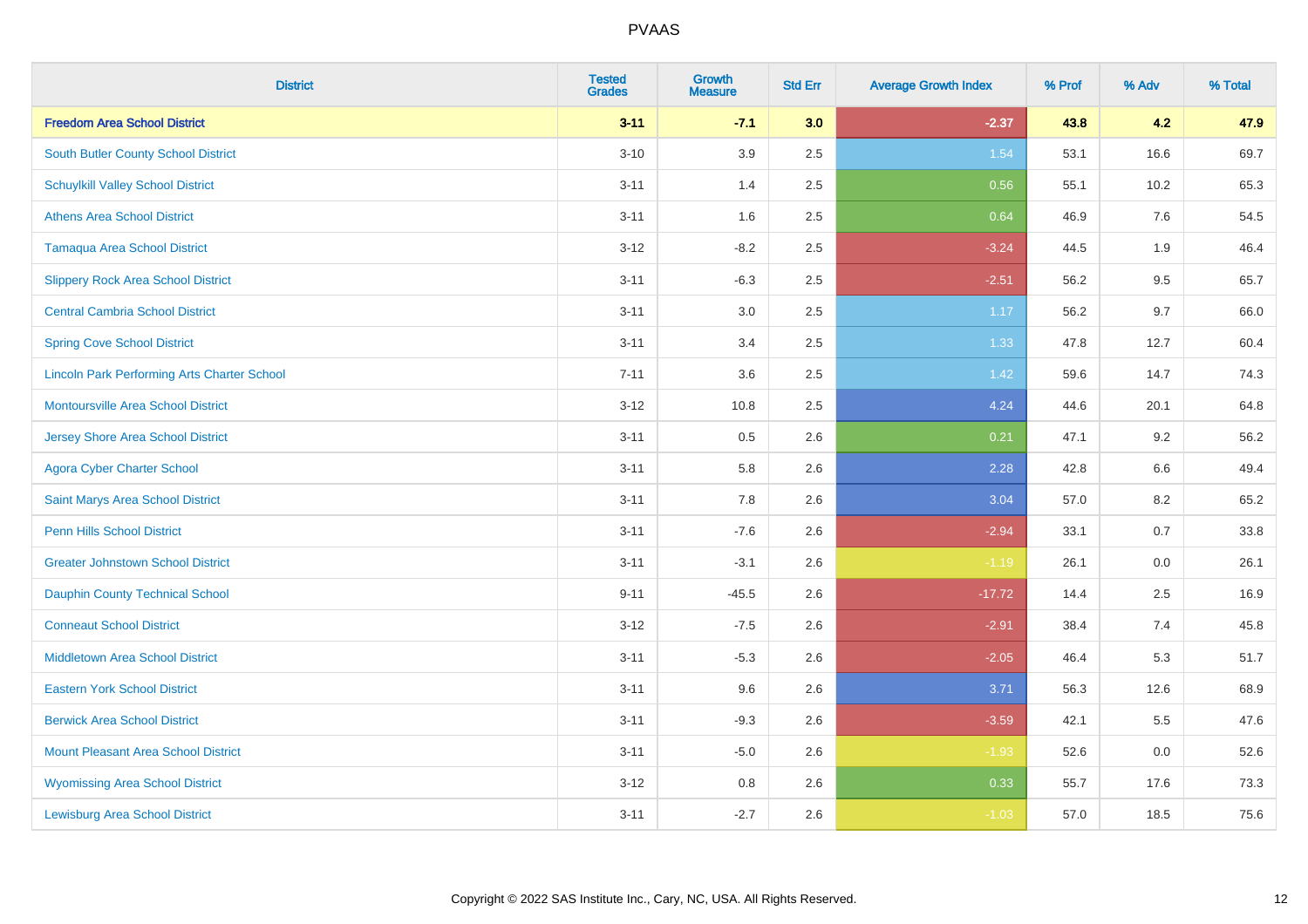| <b>District</b>                                | <b>Tested</b><br><b>Grades</b> | <b>Growth</b><br><b>Measure</b> | <b>Std Err</b> | <b>Average Growth Index</b> | % Prof | % Adv | % Total |
|------------------------------------------------|--------------------------------|---------------------------------|----------------|-----------------------------|--------|-------|---------|
| <b>Freedom Area School District</b>            | $3 - 11$                       | $-7.1$                          | 3.0            | $-2.37$                     | 43.8   | 4.2   | 47.9    |
| <b>Central Columbia School District</b>        | $3 - 12$                       | $-4.8$                          | 2.6            | $-1.86$                     | 53.7   | 14.8  | 68.5    |
| <b>Wilson Area School District</b>             | $3 - 11$                       | 6.0                             | 2.6            | 2.30                        | 48.7   | 8.5   | 57.2    |
| <b>Fairview School District</b>                | $3 - 11$                       | 3.4                             | 2.6            | 1.32                        | 57.2   | 17.6  | 74.8    |
| Lehigh Valley Charter High School For The Arts | $9 - 10$                       | 7.3                             | 2.6            | 2.82                        | 62.3   | 18.2  | 80.5    |
| <b>Wyoming Area School District</b>            | $3 - 10$                       | $-1.3$                          | 2.6            | $-0.50$                     | 53.8   | 10.8  | 64.6    |
| <b>Quaker Valley School District</b>           | $3 - 11$                       | $-2.8$                          | 2.6            | $-1.08$                     | 55.2   | 13.2  | 68.4    |
| <b>Sharon City School District</b>             | $3 - 11$                       | 4.9                             | 2.6            | 1.87                        | 48.2   | 5.3   | 53.4    |
| <b>Mcguffey School District</b>                | $3 - 11$                       | 2.1                             | 2.6            | 0.81                        | 57.7   | 3.1   | 60.8    |
| <b>Corry Area School District</b>              | $3 - 11$                       | $-5.3$                          | 2.6            | $-2.03$                     | 38.5   | 6.0   | 44.5    |
| <b>Woodland Hills School District</b>          | $3-12$                         | 3.2                             | 2.6            | 1.22                        | 31.4   | 3.6   | 35.0    |
| Ambridge Area School District                  | $3 - 12$                       | 9.1                             | 2.6            | 3.46                        | 50.4   | 10.7  | 61.1    |
| <b>Bedford Area School District</b>            | $3 - 11$                       | 2.5                             | 2.6            | 0.93                        | 48.5   | 10.0  | 58.5    |
| <b>Clearfield Area School District</b>         | $3 - 10$                       | $-9.4$                          | 2.6            | $-3.56$                     | 43.0   | 3.1   | 46.1    |
| <b>Keystone Oaks School District</b>           | $3 - 11$                       | $5.5\,$                         | 2.6            | 2.07                        | 53.2   | 12.1  | 65.4    |
| <b>Danville Area School District</b>           | $3 - 11$                       | 0.4                             | 2.6            | 0.15                        | 57.4   | 18.4  | 75.7    |
| <b>Oil City Area School District</b>           | $3 - 11$                       | $-2.9$                          | 2.6            | $-1.08$                     | 44.4   | 5.8   | 50.2    |
| <b>Belle Vernon Area School District</b>       | $3 - 11$                       | 6.5                             | 2.6            | 2.44                        | 55.6   | 11.1  | 66.7    |
| <b>Titusville Area School District</b>         | $3 - 11$                       | $-13.2$                         | 2.6            | $-4.99$                     | 43.2   | 4.8   | 48.0    |
| <b>Harbor Creek School District</b>            | $3 - 11$                       | $-7.1$                          | 2.7            | $-2.67$                     | 48.8   | 15.2  | 64.0    |
| <b>City CHS</b>                                | $10 - 11$                      | 13.6                            | 2.7            | 5.12                        | 45.8   | 3.0   | 48.8    |
| Pen Argyl Area School District                 | $3 - 12$                       | 9.2                             | 2.7            | 3.46                        | 50.0   | 12.6  | 62.6    |
| <b>Forest Hills School District</b>            | $3 - 11$                       | $-7.3$                          | 2.7            | $-2.74$                     | 41.1   | 13.7  | 54.8    |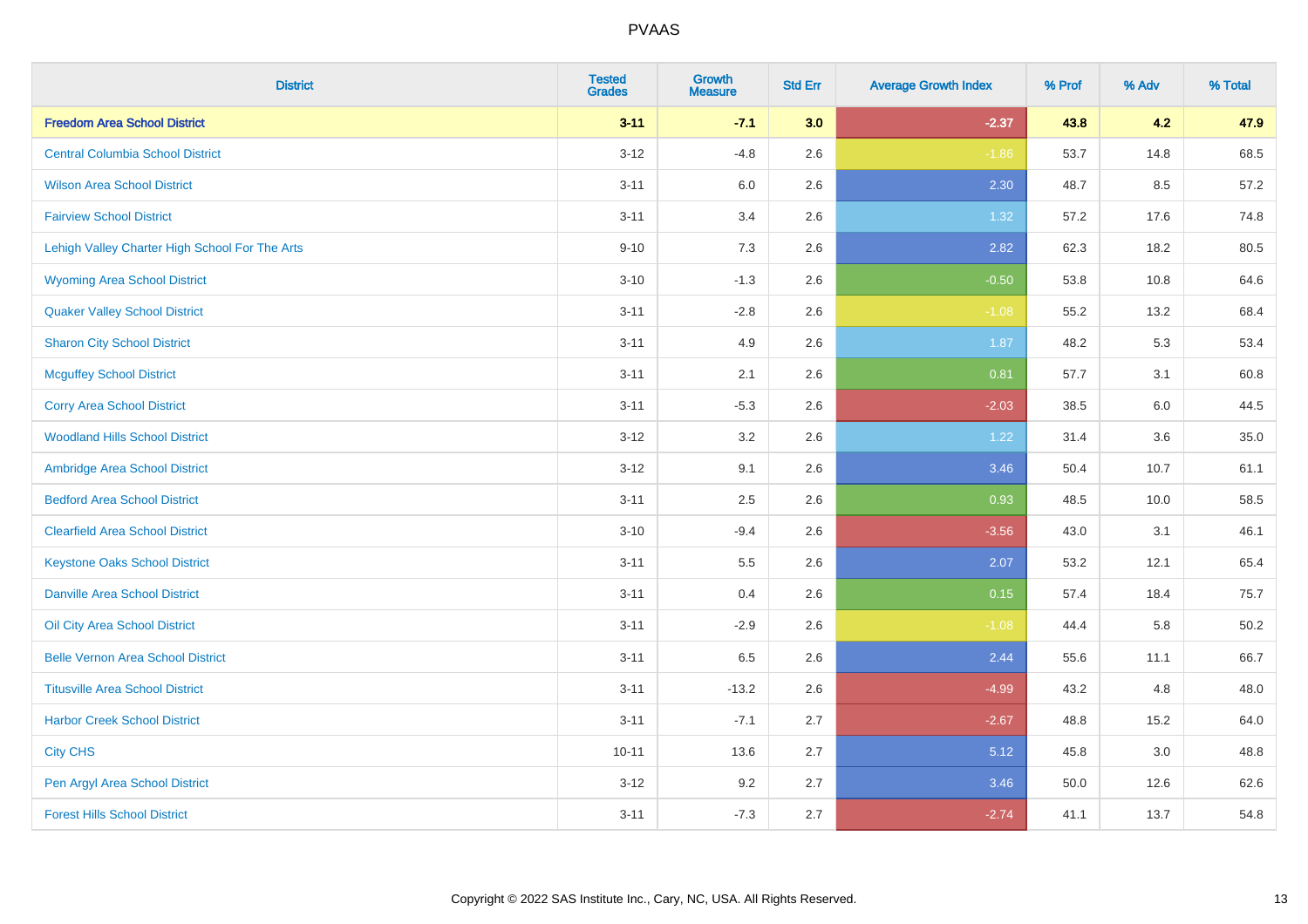| <b>District</b>                                  | <b>Tested</b><br><b>Grades</b> | Growth<br><b>Measure</b> | <b>Std Err</b> | <b>Average Growth Index</b> | % Prof | % Adv | % Total |
|--------------------------------------------------|--------------------------------|--------------------------|----------------|-----------------------------|--------|-------|---------|
| <b>Freedom Area School District</b>              | $3 - 11$                       | $-7.1$                   | 3.0            | $-2.37$                     | 43.8   | 4.2   | 47.9    |
| Jim Thorpe Area School District                  | $3 - 11$                       | $-5.8$                   | 2.7            | $-2.19$                     | 33.3   | 7.4   | 40.7    |
| <b>South Park School District</b>                | $3 - 11$                       | $-11.3$                  | 2.7            | $-4.23$                     | 53.5   | 13.7  | 67.3    |
| <b>Penn Cambria School District</b>              | $3 - 11$                       | $-0.0$                   | 2.7            | $-0.01$                     | 61.5   | 7.7   | 69.2    |
| <b>Highlands School District</b>                 | $3 - 11$                       | $-7.4$                   | 2.7            | $-2.76$                     | 44.4   | 3.7   | 48.2    |
| Susquehanna Township School District             | $3 - 12$                       | $-5.8$                   | 2.7            | $-2.17$                     | 36.0   | 5.6   | 41.6    |
| <b>Deer Lakes School District</b>                | $3 - 11$                       | 17.0                     | 2.7            | 6.32                        | 61.5   | 16.4  | 77.9    |
| <b>Hopewell Area School District</b>             | $3 - 11$                       | 2.6                      | 2.7            | 0.97                        | 58.4   | 4.0   | 62.4    |
| <b>Wattsburg Area School District</b>            | $3 - 11$                       | 6.5                      | 2.7            | 2.43                        | 42.7   | 7.6   | 50.3    |
| Southern Tioga School District                   | $3 - 11$                       | $-11.5$                  | 2.7            | $-4.25$                     | 47.8   | 6.4   | 54.3    |
| <b>Brandywine Heights Area School District</b>   | $3 - 11$                       | $-4.9$                   | 2.7            | $-1.81$                     | 49.2   | 8.2   | 57.4    |
| <b>East Lycoming School District</b>             | $3 - 11$                       | $-6.0$                   | 2.7            | $-2.24$                     | 48.3   | 4.2   | 52.5    |
| <b>Annville-Cleona School District</b>           | $3 - 12$                       | $-12.1$                  | 2.7            | $-4.46$                     | 34.9   | 7.8   | 42.6    |
| <b>Midd-West School District</b>                 | $3 - 11$                       | 10.3                     | 2.7            | 3.80                        | 58.0   | 13.4  | 71.4    |
| Community Academy Of Philadelphia Charter School | $3 - 11$                       | 5.8                      | 2.7            | 2.12                        | 26.7   | 0.9   | 27.6    |
| <b>MaST Community Charter School</b>             | $3 - 10$                       | $-4.1$                   | 2.7            | $-1.52$                     | 44.0   | 9.5   | 53.4    |
| <b>Chester-Upland School District</b>            | $3 - 11$                       | $-0.3$                   | 2.7            | $-0.09$                     | 13.8   | 0.8   | 14.6    |
| <b>Yough School District</b>                     | $3 - 10$                       | $-6.6$                   | 2.7            | $-2.43$                     | 50.8   | 4.0   | 54.8    |
| Huntingdon Area School District                  | $3 - 11$                       | $-2.0$                   | 2.7            | $-0.72$                     | 36.8   | 10.3  | 47.0    |
| Northern Lehigh School District                  | $3 - 12$                       | $-10.4$                  | 2.7            | $-3.82$                     | 28.0   | 9.3   | 37.3    |
| Lake-Lehman School District                      | $3 - 11$                       | 10.8                     | 2.7            | 3.93                        | 55.3   | 7.9   | 63.2    |
| <b>Bald Eagle Area School District</b>           | $3 - 11$                       | $-2.1$                   | 2.7            | $-0.75$                     | 48.4   | 9.4   | 57.7    |
| <b>Girard School District</b>                    | $3 - 11$                       | $-0.6$                   | 2.7            | $-0.22$                     | 53.9   | 15.6  | 69.6    |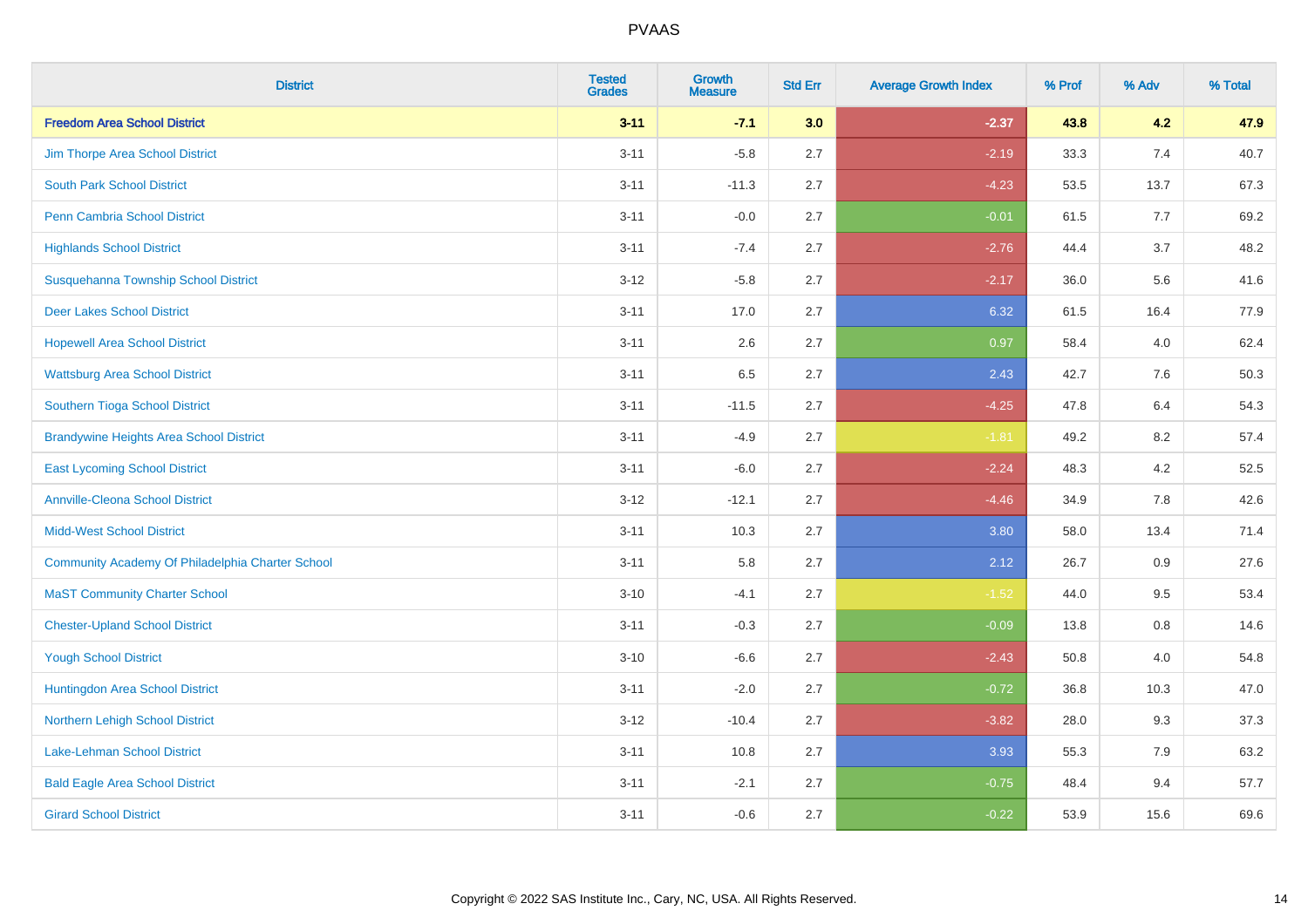| <b>District</b>                               | <b>Tested</b><br><b>Grades</b> | <b>Growth</b><br><b>Measure</b> | <b>Std Err</b> | <b>Average Growth Index</b> | % Prof | % Adv | % Total |
|-----------------------------------------------|--------------------------------|---------------------------------|----------------|-----------------------------|--------|-------|---------|
| <b>Freedom Area School District</b>           | $3 - 11$                       | $-7.1$                          | 3.0            | $-2.37$                     | 43.8   | 4.2   | 47.9    |
| <b>Oley Valley School District</b>            | $3 - 11$                       | $-0.4$                          | $2.8\,$        | $-0.15$                     | 43.1   | 12.9  | 56.0    |
| <b>Washington School District</b>             | $3 - 11$                       | $-4.9$                          | 2.8            | $-1.76$                     | 30.1   | 2.4   | 32.5    |
| <b>Towanda Area School District</b>           | $3 - 11$                       | 4.0                             | $2.8\,$        | 1.44                        | 39.4   | 6.6   | 46.0    |
| <b>Greater Nanticoke Area School District</b> | $3-12$                         | 11.2                            | 2.8            | 4.01                        | 38.0   | 12.4  | 50.4    |
| <b>Susquenita School District</b>             | $3 - 11$                       | $-0.1$                          | 2.8            | $-0.01$                     | 47.7   | 10.1  | 57.8    |
| <b>Lakeland School District</b>               | $3 - 11$                       | 1.1                             | 2.8            | 0.38                        | 48.6   | 3.7   | 52.3    |
| <b>Westmont Hilltop School District</b>       | $3 - 11$                       | $-4.0$                          | $2.8\,$        | $-1.40$                     | 36.3   | 13.3  | 49.6    |
| <b>Derry Area School District</b>             | $3 - 11$                       | 13.2                            | 2.8            | 4.69                        | 60.0   | 12.5  | 72.5    |
| <b>Central Greene School District</b>         | $3 - 11$                       | $-1.6$                          | 2.8            | $-0.55$                     | 54.2   | 2.8   | 57.0    |
| Northern Tioga School District                | $3 - 12$                       | $-7.5$                          | 2.8            | $-2.64$                     | 54.0   | $1.2$ | 55.2    |
| <b>Franklin Area School District</b>          | $3 - 11$                       | 6.6                             | 2.8            | 2.34                        | 48.2   | 4.5   | 52.7    |
| <b>Palisades School District</b>              | $3 - 11$                       | $-8.7$                          | $2.8\,$        | $-3.06$                     | 53.8   | 6.7   | 60.5    |
| <b>Hanover Public School District</b>         | $3 - 11$                       | 5.2                             | 2.8            | 1.83                        | 52.2   | 14.4  | 66.7    |
| <b>Loyalsock Township School District</b>     | $3 - 12$                       | 4.2                             | 2.8            | 1.47                        | 54.3   | 2.1   | 56.4    |
| <b>Tulpehocken Area School District</b>       | $3 - 12$                       | $-13.7$                         | $2.8\,$        | $-4.81$                     | 36.7   | 2.8   | 39.4    |
| <b>Bermudian Springs School District</b>      | $3 - 11$                       | $-5.5$                          | 2.9            | $-1.94$                     | 56.4   | 6.8   | 63.2    |
| <b>Greenville Area School District</b>        | $3 - 11$                       | 0.7                             | 2.9            | 0.26                        | 53.4   | 6.9   | 60.3    |
| <b>Tech Freire Charter School</b>             | $9 - 11$                       | 9.3                             | 2.9            | 3.26                        | 18.0   | 1.1   | 19.1    |
| <b>Richland School District</b>               | $3 - 11$                       | 6.7                             | 2.9            | 2.33                        | 62.2   | 19.2  | 81.4    |
| <b>Avon Grove Charter School</b>              | $3 - 11$                       | 9.0                             | 2.9            | 3.13                        | 58.8   | 16.7  | 75.5    |
| <b>Upper Adams School District</b>            | $3 - 11$                       | 1.3                             | 2.9            | 0.47                        | 55.2   | 8.6   | 63.8    |
| <b>General Mclane School District</b>         | $3 - 11$                       | 3.1                             | 2.9            | 1.07                        | 62.3   | 4.9   | 67.2    |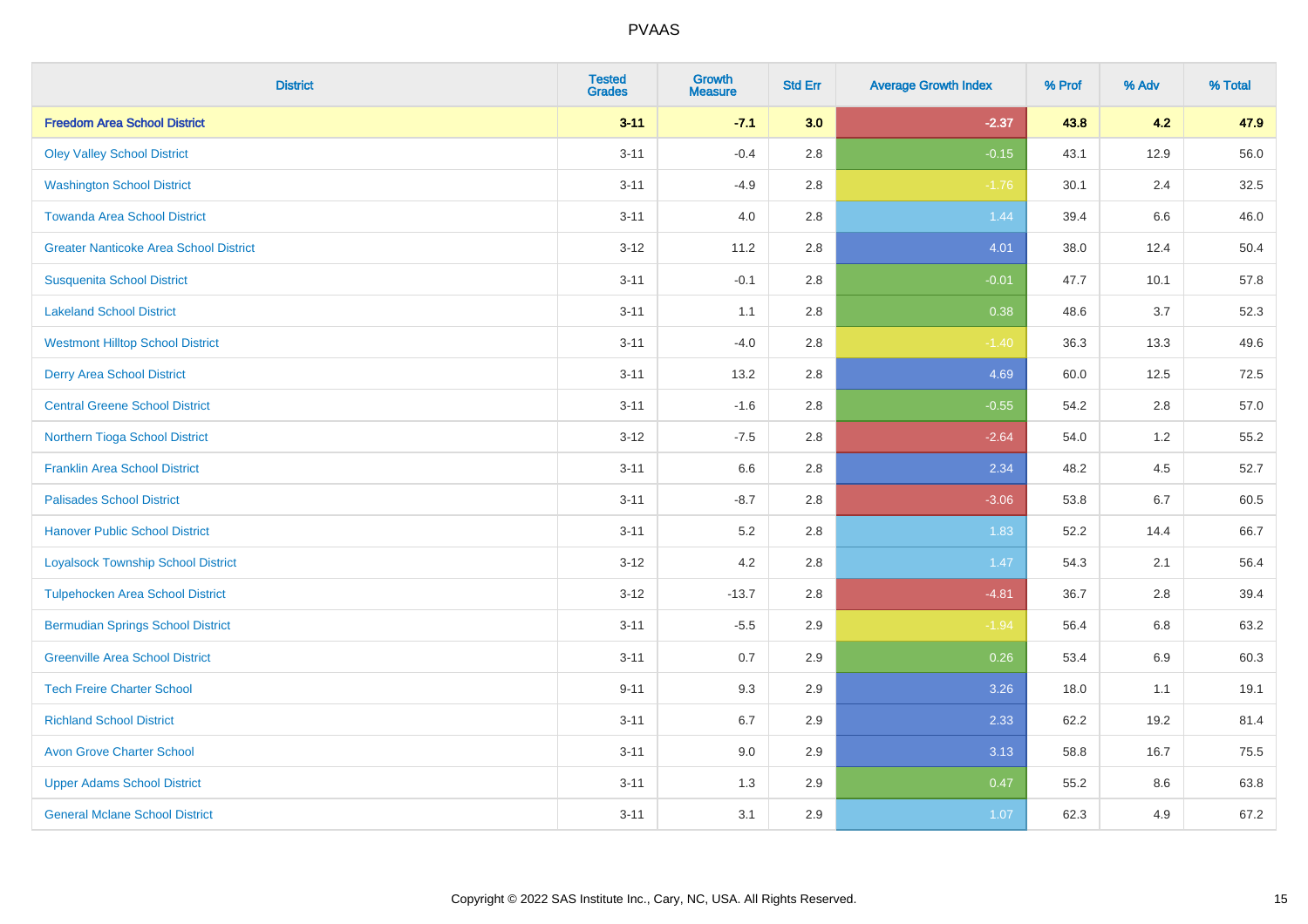| <b>District</b>                                    | <b>Tested</b><br><b>Grades</b> | <b>Growth</b><br><b>Measure</b> | <b>Std Err</b> | <b>Average Growth Index</b> | % Prof | % Adv   | % Total |
|----------------------------------------------------|--------------------------------|---------------------------------|----------------|-----------------------------|--------|---------|---------|
| <b>Freedom Area School District</b>                | $3 - 11$                       | $-7.1$                          | 3.0            | $-2.37$                     | 43.8   | 4.2     | 47.9    |
| <b>Punxsutawney Area School District</b>           | $3 - 11$                       | 4.2                             | 2.9            | 1.45                        | 55.0   | 5.5     | 60.6    |
| Philadelphia Electrical & Tech Charter High School | $10 - 10$                      | $-0.5$                          | 2.9            | $-0.15$                     | 8.8    | 0.0     | 8.8     |
| <b>Western Wayne School District</b>               | $3 - 11$                       | 5.6                             | 2.9            | 1.93                        | 41.3   | 17.4    | 58.7    |
| <b>Pine Grove Area School District</b>             | $3 - 11$                       | $-7.7$                          | 2.9            | $-2.66$                     | 42.3   | 7.7     | 50.0    |
| <b>West Mifflin Area School District</b>           | $3 - 12$                       | $-12.3$                         | 2.9            | $-4.22$                     | 39.7   | 10.3    | 50.0    |
| <b>Neshannock Township School District</b>         | $3 - 10$                       | $-9.7$                          | 2.9            | $-3.34$                     | 62.4   | 5.6     | 67.9    |
| <b>Penns Valley Area School District</b>           | $3 - 12$                       | 14.0                            | 2.9            | 4.80                        | 41.9   | 23.1    | 65.0    |
| Philadelphia Academy Charter School                | $3 - 11$                       | $-8.9$                          | 2.9            | $-3.04$                     | 50.5   | 2.9     | 53.4    |
| <b>Chestnut Ridge School District</b>              | $3 - 12$                       | $-3.4$                          | $2.9\,$        | $-1.17$                     | 46.6   | 5.8     | 52.4    |
| New Hope-Solebury School District                  | $3 - 11$                       | 7.5                             | 2.9            | 2.57                        | 68.2   | 22.7    | 90.9    |
| <b>Dunmore School District</b>                     | $3 - 11$                       | $-7.7$                          | 2.9            | $-2.62$                     | 34.0   | 7.2     | 41.2    |
| <b>Karns City Area School District</b>             | $3 - 11$                       | $-6.0$                          | 2.9            | $-2.03$                     | 53.1   | 8.3     | 61.5    |
| <b>Mid Valley School District</b>                  | $3 - 10$                       | $-1.7$                          | 3.0            | $-0.55$                     | 45.1   | $7.8\,$ | 52.9    |
| <b>Riverside School District</b>                   | $3 - 11$                       | $-3.2$                          | 3.0            | $-1.09$                     | 43.0   | 9.0     | 52.0    |
| Southern Columbia Area School District             | $3 - 11$                       | $-14.6$                         | 3.0            | $-4.92$                     | 55.0   | 4.0     | 59.0    |
| <b>Camp Hill School District</b>                   | $3 - 12$                       | 2.3                             | 3.0            | 0.78                        | 53.6   | 17.5    | 71.1    |
| <b>Charleroi School District</b>                   | $3 - 11$                       | $-2.6$                          | 3.0            | $-0.86$                     | 55.7   | 7.4     | 63.1    |
| <b>Freedom Area School District</b>                | $3 - 11$                       | $-7.1$                          | 3.0            | $-2.37$                     | 43.8   | 4.2     | 47.9    |
| <b>Palmerton Area School District</b>              | $3 - 11$                       | $-1.2$                          | 3.0            | $-0.39$                     | 57.4   | $5.0\,$ | 62.4    |
| Columbia-Montour AVTS                              | $9 - 10$                       | $-12.5$                         | 3.0            | $-4.16$                     | 22.3   | 0.6     | 22.9    |
| <b>Blairsville-Saltsburg School District</b>       | $3 - 11$                       | $-8.0$                          | 3.0            | $-2.68$                     | 37.3   | 7.0     | 44.3    |
| <b>Iroquois School District</b>                    | $3 - 11$                       | 13.1                            | 3.0            | 4.35                        | 48.2   | 7.8     | 56.0    |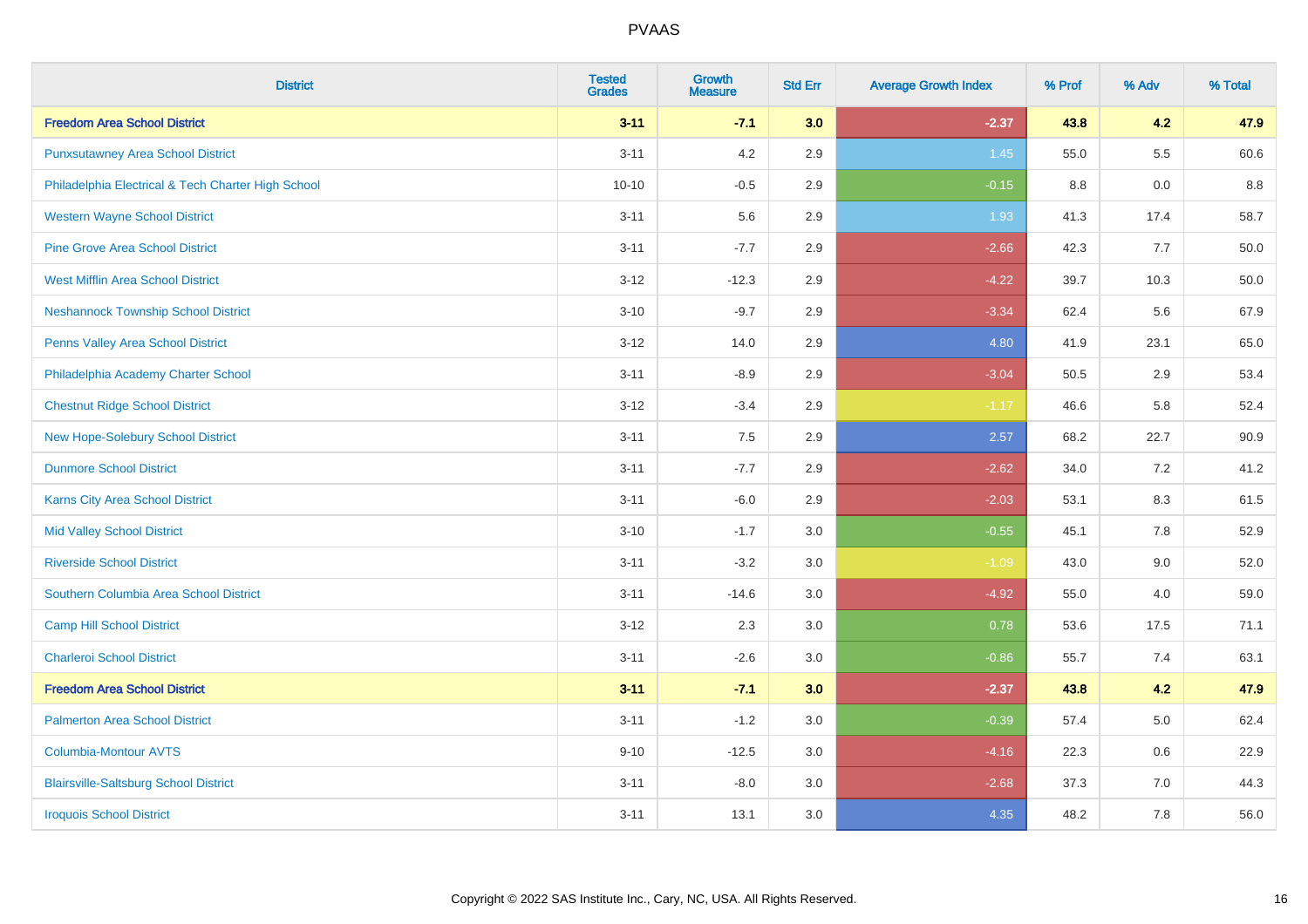| <b>District</b>                                | <b>Tested</b><br><b>Grades</b> | <b>Growth</b><br><b>Measure</b> | <b>Std Err</b> | <b>Average Growth Index</b> | % Prof | % Adv   | % Total |
|------------------------------------------------|--------------------------------|---------------------------------|----------------|-----------------------------|--------|---------|---------|
| <b>Freedom Area School District</b>            | $3 - 11$                       | $-7.1$                          | 3.0            | $-2.37$                     | 43.8   | 4.2     | 47.9    |
| Catasauqua Area School District                | $3 - 12$                       | $-12.1$                         | 3.0            | $-4.00$                     | 36.8   | 7.6     | 44.3    |
| <b>Wellsboro Area School District</b>          | $3 - 11$                       | $-12.4$                         | 3.0            | $-4.11$                     | 49.2   | 11.9    | 61.1    |
| <b>Wilmington Area School District</b>         | $3 - 11$                       | 7.5                             | 3.0            | 2.48                        | 55.1   | 5.1     | 60.2    |
| <b>Bloomsburg Area School District</b>         | $3 - 10$                       | 0.7                             | 3.0            | 0.23                        | 55.9   | 11.8    | 67.6    |
| <b>Riverside Beaver County School District</b> | $3 - 11$                       | $-14.0$                         | 3.0            | $-4.64$                     | 49.4   | 8.8     | 58.2    |
| <b>Montrose Area School District</b>           | $3 - 10$                       | $-5.5$                          | 3.0            | $-1.82$                     | 46.7   | 5.4     | 52.2    |
| <b>Cranberry Area School District</b>          | $3 - 12$                       | 9.2                             | 3.0            | 3.04                        | 47.5   | 10.2    | 57.6    |
| <b>Brookville Area School District</b>         | $3 - 11$                       | 6.9                             | 3.0            | 2.30                        | 55.2   | 15.6    | 70.8    |
| <b>Warrior Run School District</b>             | $3 - 11$                       | 4.6                             | 3.0            | 1.51                        | 40.9   | 8.1     | 49.0    |
| <b>Forest City Regional School District</b>    | $3 - 12$                       | $-6.0$                          | 3.0            | $-1.96$                     | 44.1   | 0.0     | 44.1    |
| <b>Tacony Academy Charter School</b>           | $3 - 11$                       | $-14.7$                         | 3.0            | $-4.82$                     | 22.4   | 1.8     | 24.1    |
| Perseus House Charter School Of Excellence     | $6 - 11$                       | $-5.2$                          | 3.0            | $-1.72$                     | 16.5   | $0.0\,$ | 16.5    |
| Mastery Charter School - Shoemaker Campus      | $7 - 10$                       | 4.1                             | 3.0            | 1.34                        | 20.9   | 3.3     | 24.2    |
| <b>Brentwood Borough School District</b>       | $3 - 11$                       | $-5.3$                          | 3.0            | $-1.72$                     | 52.0   | 6.1     | 58.2    |
| <b>Burrell School District</b>                 | $3 - 11$                       | 4.5                             | 3.1            | 1.48                        | 58.5   | 13.8    | 72.3    |
| <b>North East School District</b>              | $3 - 11$                       | $-9.3$                          | 3.1            | $-3.02$                     | 62.6   | 14.4    | 77.0    |
| <b>Mohawk Area School District</b>             | $3 - 11$                       | $-7.5$                          | 3.1            | $-2.45$                     | 49.4   | 11.0    | 60.4    |
| <b>Mount Carmel Area School District</b>       | $3 - 11$                       | $-0.6$                          | 3.1            | $-0.18$                     | 45.3   | 2.1     | 47.4    |
| <b>Ligonier Valley School District</b>         | $3 - 11$                       | 4.2                             | 3.1            | 1.34                        | 59.1   | 10.3    | 69.5    |
| <b>Unionville-Chadds Ford School District</b>  | $3 - 11$                       | 17.1                            | 3.1            | 5.51                        | 68.1   | 13.2    | 81.3    |
| <b>Mount Union Area School District</b>        | $3 - 10$                       | $-6.1$                          | 3.1            | $-1.97$                     | 32.2   | 3.4     | 35.6    |
| <b>Marion Center Area School District</b>      | $3 - 10$                       | $-12.0$                         | 3.1            | $-3.87$                     | 33.7   | 1.1     | 34.8    |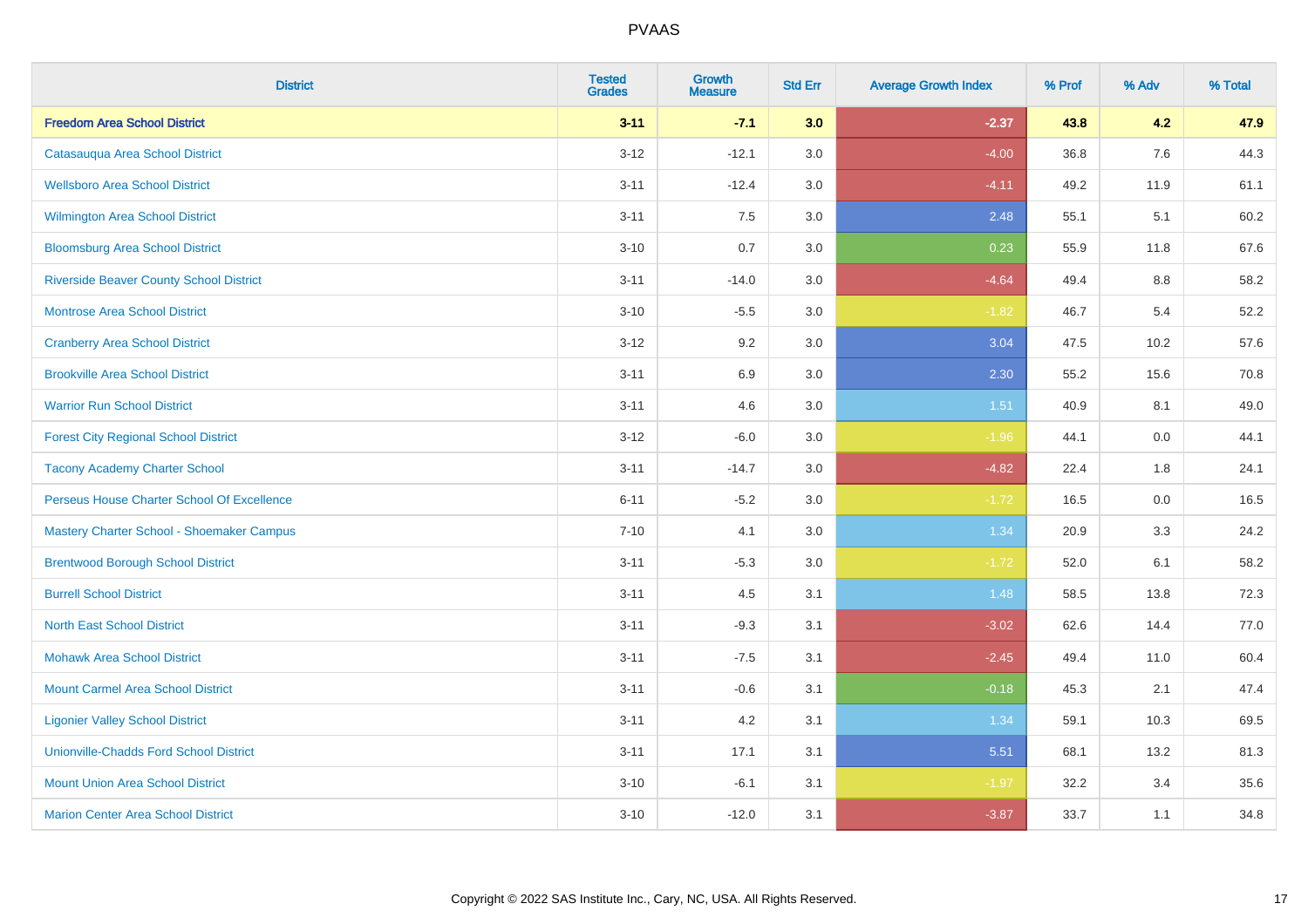| <b>District</b>                                   | <b>Tested</b><br><b>Grades</b> | Growth<br><b>Measure</b> | <b>Std Err</b> | <b>Average Growth Index</b> | % Prof | % Adv   | % Total |
|---------------------------------------------------|--------------------------------|--------------------------|----------------|-----------------------------|--------|---------|---------|
| <b>Freedom Area School District</b>               | $3 - 11$                       | $-7.1$                   | 3.0            | $-2.37$                     | 43.8   | 4.2     | 47.9    |
| <b>Laurel School District</b>                     | $3 - 11$                       | 1.8                      | 3.1            | 0.59                        | 70.1   | 2.3     | 72.4    |
| Cambria Heights School District                   | $3 - 10$                       | $-4.1$                   | 3.1            | $-1.32$                     | 51.0   | 6.0     | 57.0    |
| <b>Executive Education Academy Charter School</b> | $3 - 10$                       | $-6.5$                   | 3.1            | $-2.08$                     | 23.7   | $2.2\,$ | 25.8    |
| <b>Avonworth School District</b>                  | $3 - 10$                       | $-12.6$                  | 3.1            | $-4.01$                     | 59.8   | 4.6     | 64.4    |
| <b>New Brighton Area School District</b>          | $3 - 11$                       | 4.6                      | 3.1            | 1.47                        | 60.9   | 5.8     | 66.7    |
| Schuylkill Haven Area School District             | $3 - 11$                       | $-15.3$                  | 3.1            | $-4.87$                     | 49.7   | 2.4     | 52.1    |
| <b>Kane Area School District</b>                  | $3 - 10$                       | $-3.7$                   | 3.2            | $-1.17$                     | 39.5   | 9.9     | 49.4    |
| <b>Bellwood-Antis School District</b>             | $3 - 10$                       | $-1.2$                   | 3.2            | $-0.39$                     | 55.1   | 10.1    | 65.2    |
| <b>Canton Area School District</b>                | $3 - 11$                       | $-5.5$                   | 3.2            | $-1.75$                     | 40.7   | 2.3     | 43.0    |
| <b>Wilkes-Barre Area School District</b>          | $3 - 11$                       | 0.1                      | 3.2            | 0.02                        | 35.5   | 5.4     | 40.9    |
| <b>Upper Dauphin Area School District</b>         | $3 - 11$                       | $-6.3$                   | 3.2            | $-1.98$                     | 37.4   | 4.8     | 42.2    |
| <b>Uniontown Area School District</b>             | $3 - 11$                       | 6.0                      | 3.2            | 1.87                        | 62.4   | 5.9     | 68.2    |
| <b>Pequea Valley School District</b>              | $3 - 11$                       | $-5.8$                   | 3.2            | $-1.80$                     | 39.8   | 9.1     | 48.9    |
| <b>Line Mountain School District</b>              | $3 - 11$                       | 4.1                      | 3.2            | 1.27                        | 52.9   | 9.2     | 62.1    |
| <b>Windber Area School District</b>               | $3 - 11$                       | $-7.2$                   | 3.2            | $-2.24$                     | 55.4   | $7.2\,$ | 62.6    |
| <b>Kutztown Area School District</b>              | $3 - 12$                       | $-0.2$                   | 3.2            | $-0.05$                     | 55.4   | 13.3    | 68.7    |
| <b>Springfield Township School District</b>       | $3 - 11$                       | $-18.9$                  | 3.2            | $-5.88$                     | 62.6   | 3.6     | 66.3    |
| <b>South Allegheny School District</b>            | $3 - 11$                       | $-8.8$                   | 3.2            | $-2.70$                     | 40.5   | 0.0     | 40.5    |
| <b>Bentworth School District</b>                  | $3 - 11$                       | 5.7                      | 3.2            | 1.75                        | 44.2   | 19.5    | 63.6    |
| Southern Huntingdon County School District        | $3 - 11$                       | $-12.9$                  | 3.2            | $-3.98$                     | 32.5   | 2.5     | 35.0    |
| <b>MaST Community Charter School II</b>           | $3 - 10$                       | 4.4                      | 3.2            | 1.37                        | 28.4   | 3.4     | 31.8    |
| <b>Ellwood City Area School District</b>          | $3 - 11$                       | $-4.2$                   | 3.2            | $-1.29$                     | 54.1   | 14.1    | 68.2    |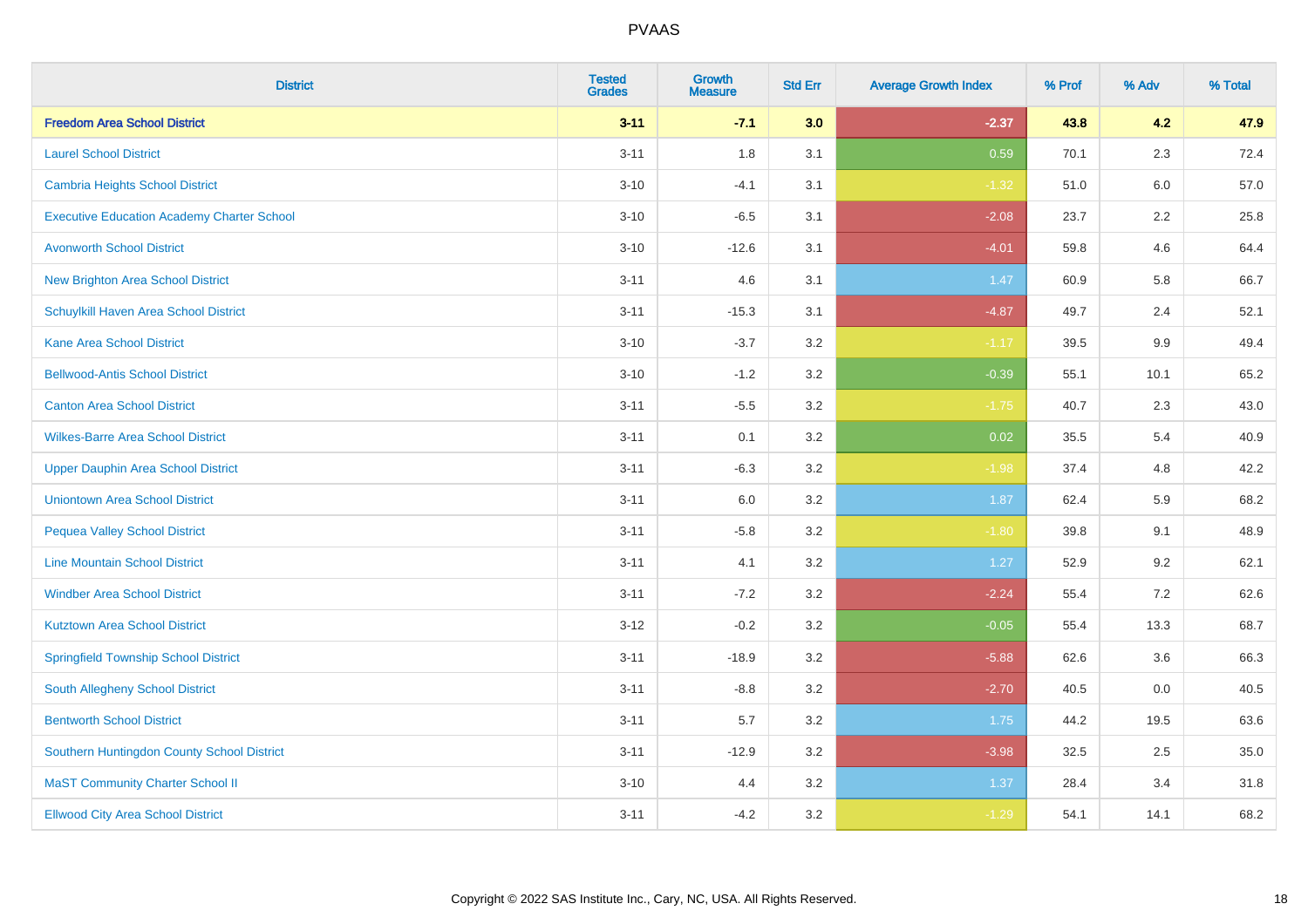| <b>District</b>                              | <b>Tested</b><br><b>Grades</b> | Growth<br><b>Measure</b> | <b>Std Err</b> | <b>Average Growth Index</b> | % Prof | % Adv   | % Total |
|----------------------------------------------|--------------------------------|--------------------------|----------------|-----------------------------|--------|---------|---------|
| <b>Freedom Area School District</b>          | $3 - 11$                       | $-7.1$                   | 3.0            | $-2.37$                     | 43.8   | 4.2     | 47.9    |
| Renaissance Academy Charter School           | $3 - 11$                       | 8.3                      | 3.3            | 2.54                        | 45.6   | 22.8    | 68.4    |
| <b>Elk Lake School District</b>              | $3 - 11$                       | $-4.0$                   | 3.3            | $-1.23$                     | 46.2   | 3.3     | 49.4    |
| <b>Panther Valley School District</b>        | $3 - 12$                       | $-0.6$                   | 3.3            | $-0.19$                     | 47.9   | 4.3     | 52.1    |
| <b>Carlynton School District</b>             | $3 - 11$                       | 7.3                      | 3.3            | 2.22                        | 41.0   | 10.5    | 51.6    |
| <b>Shenango Area School District</b>         | $3 - 11$                       | $-2.6$                   | 3.3            | $-0.79$                     | 50.6   | 13.9    | 64.6    |
| <b>Big Beaver Falls Area School District</b> | $3 - 11$                       | $-3.9$                   | 3.3            | $-1.18$                     | 34.1   | 3.5     | 37.6    |
| <b>Wyalusing Area School District</b>        | $3 - 12$                       | $8.8\,$                  | 3.3            | 2.68                        | 54.6   | 11.7    | 66.2    |
| <b>Northern Cambria School District</b>      | $3 - 11$                       | 10.0                     | 3.3            | 3.04                        | 47.4   | 5.1     | 52.6    |
| <b>Keystone School District</b>              | $3 - 11$                       | 3.1                      | 3.3            | 0.94                        | 50.6   | 6.5     | 57.1    |
| <b>Bethlehem-Center School District</b>      | $3 - 10$                       | 8.1                      | 3.3            | 2.46                        | 35.1   | 1.4     | 36.5    |
| <b>Moniteau School District</b>              | $3 - 11$                       | $-11.8$                  | 3.3            | $-3.56$                     | 50.0   | 6.3     | 56.3    |
| <b>Carmichaels Area School District</b>      | $3 - 10$                       | $-9.3$                   | 3.3            | $-2.81$                     | 35.1   | 1.4     | 36.5    |
| <b>Mercer Area School District</b>           | $3 - 11$                       | $-0.2$                   | 3.3            | $-0.06$                     | 56.0   | $8.0\,$ | 64.0    |
| <b>Carbondale Area School District</b>       | $3 - 10$                       | 7.4                      | 3.3            | 2.25                        | 56.6   | 2.6     | 59.2    |
| <b>KIPP Dubois Charter School</b>            | $9 - 10$                       | 4.7                      | 3.3            | 1.40                        | 31.0   | 1.4     | 32.4    |
| Philipsburg-Osceola Area School District     | $3 - 11$                       | $-24.8$                  | 3.3            | $-7.43$                     | 19.7   | 2.6     | 22.4    |
| South Side Area School District              | $3 - 11$                       | $-1.6$                   | 3.3            | $-0.48$                     | 50.0   | 6.8     | 56.8    |
| <b>East Allegheny School District</b>        | $3 - 11$                       | $-6.3$                   | 3.3            | $-1.87$                     | 31.9   | 9.7     | 41.7    |
| Conemaugh Township Area School District      | $3 - 12$                       | $-3.7$                   | 3.4            | $-1.09$                     | 53.8   | 17.6    | 71.4    |
| <b>North Pocono School District</b>          | $3 - 11$                       | $-2.3$                   | 3.4            | $-0.68$                     | 52.0   | 16.4    | 68.5    |
| <b>Everett Area School District</b>          | $3 - 11$                       | 5.0                      | 3.4            | 1.47                        | 60.5   | 1.3     | 61.8    |
| <b>Troy Area School District</b>             | $3 - 10$                       | $-4.3$                   | 3.4            | $-1.26$                     | 43.2   | 5.7     | 48.9    |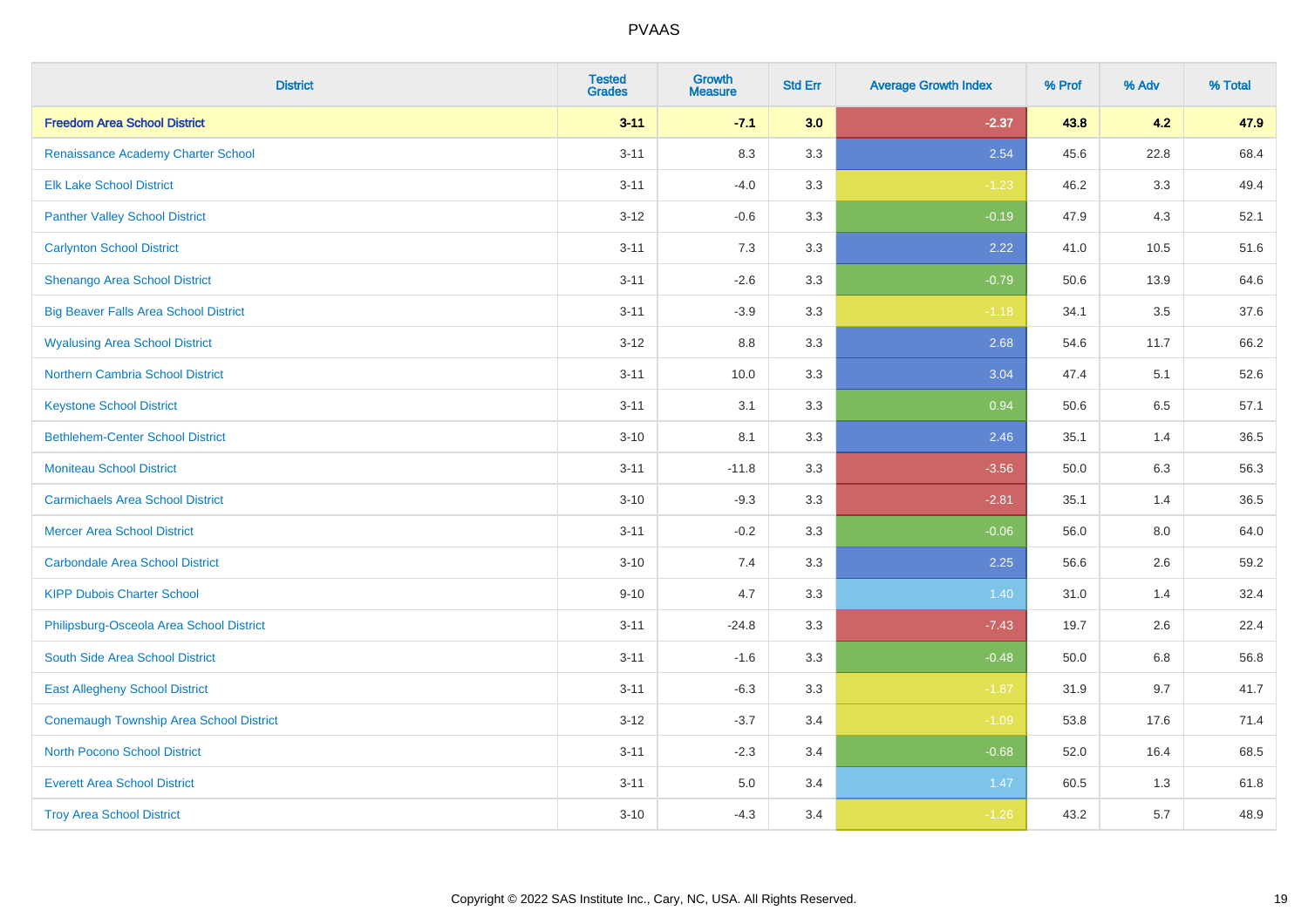| <b>District</b>                           | <b>Tested</b><br><b>Grades</b> | <b>Growth</b><br><b>Measure</b> | <b>Std Err</b> | <b>Average Growth Index</b> | % Prof | % Adv   | % Total  |
|-------------------------------------------|--------------------------------|---------------------------------|----------------|-----------------------------|--------|---------|----------|
| <b>Freedom Area School District</b>       | $3 - 11$                       | $-7.1$                          | 3.0            | $-2.37$                     | 43.8   | 4.2     | 47.9     |
| <b>Fairfield Area School District</b>     | $3 - 11$                       | $-5.6$                          | 3.4            | $-1.66$                     | 57.9   | 4.0     | 61.8     |
| <b>Bristol Borough School District</b>    | $3 - 12$                       | $-4.3$                          | 3.4            | $-1.27$                     | 39.7   | 1.3     | 41.0     |
| <b>Reynolds School District</b>           | $3 - 10$                       | 0.5                             | 3.4            | 0.16                        | 52.1   | 7.0     | 59.2     |
| <b>Burgettstown Area School District</b>  | $3 - 11$                       | $-2.1$                          | 3.4            | $-0.62$                     | 50.0   | 1.4     | 51.4     |
| <b>Redbank Valley School District</b>     | $3 - 11$                       | $-9.5$                          | 3.4            | $-2.77$                     | 31.5   | 4.9     | 36.4     |
| <b>Old Forge School District</b>          | $3 - 12$                       | $-5.9$                          | 3.4            | $-1.73$                     | 52.9   | 7.1     | 60.0     |
| <b>United School District</b>             | $3 - 11$                       | 2.1                             | 3.4            | 0.63                        | 60.3   | 6.6     | 66.9     |
| <b>Steel Valley School District</b>       | $3 - 11$                       | 6.5                             | 3.4            | 1.89                        | 50.7   | 5.6     | 56.3     |
| Mastery Charter School - Hardy Williams   | $3 - 11$                       | 11.4                            | 3.4            | 3.33                        | 44.3   | 5.7     | $50.0\,$ |
| <b>Williams Valley School District</b>    | $3 - 11$                       | $-7.3$                          | 3.4            | $-2.13$                     | 23.2   | 0.0     | 23.2     |
| <b>Moshannon Valley School District</b>   | $3 - 10$                       | $-7.0$                          | 3.4            | $-2.01$                     | 48.5   | 0.0     | 48.5     |
| Maritime Academy Charter School           | $3 - 10$                       | $-11.4$                         | 3.5            | $-3.29$                     | 15.2   | 0.0     | 15.2     |
| <b>Central Fulton School District</b>     | $3 - 11$                       | $-0.5$                          | 3.5            | $-0.14$                     | 51.4   | $8.6\,$ | 60.0     |
| <b>Newport School District</b>            | $3 - 12$                       | 1.4                             | 3.5            | 0.41                        | 51.5   | 10.3    | 61.8     |
| <b>Steelton-Highspire School District</b> | $3 - 11$                       | $-11.8$                         | 3.5            | $-3.40$                     | 14.5   | 0.0     | 14.5     |
| <b>North Star School District</b>         | $3 - 11$                       | $-8.7$                          | 3.5            | $-2.51$                     | 47.8   | 6.0     | 53.7     |
| <b>Columbia Borough School District</b>   | $3 - 12$                       | $-3.1$                          | 3.5            | $-0.89$                     | 29.5   | 1.9     | 31.4     |
| Pennsylvania Virtual Charter School       | $3 - 11$                       | 11.8                            | 3.5            | 3.37                        | 56.5   | 11.1    | 67.6     |
| Lackawanna Trail School District          | $3 - 10$                       | $-21.7$                         | 3.5            | $-6.20$                     | 38.5   | 1.5     | 40.0     |
| <b>Sayre Area School District</b>         | $3 - 11$                       | 11.2                            | 3.5            | 3.20                        | 52.2   | 7.5     | 59.7     |
| <b>Northwestern School District</b>       | $3 - 11$                       | $-24.9$                         | 3.5            | $-7.13$                     | 42.6   | 2.9     | 45.6     |
| Multicultural Academy Charter School      | $9 - 11$                       | 9.5                             | 3.5            | 2.69                        | 22.0   | 0.0     | 22.0     |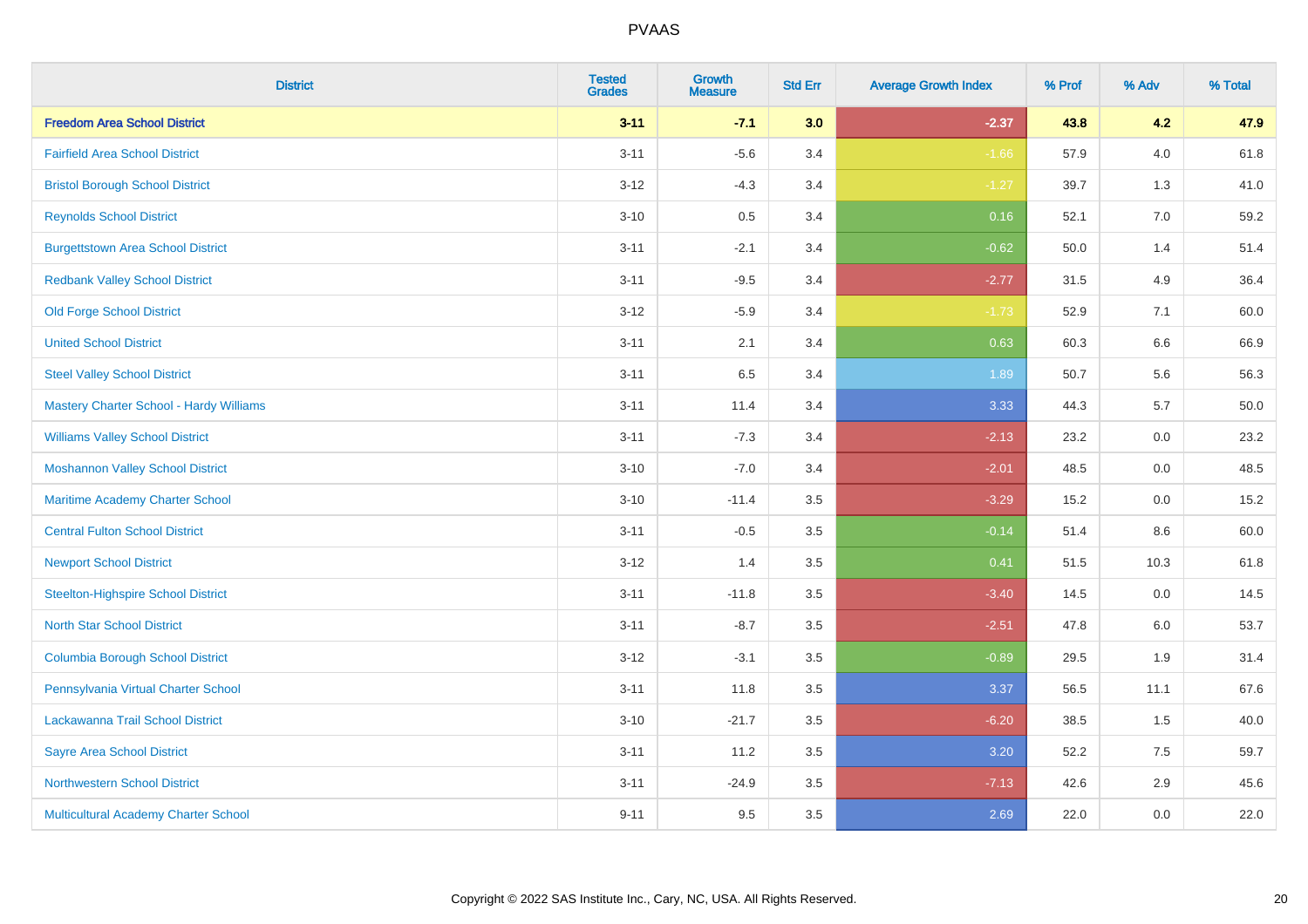| <b>District</b>                                | <b>Tested</b><br><b>Grades</b> | <b>Growth</b><br><b>Measure</b> | <b>Std Err</b> | <b>Average Growth Index</b> | % Prof | % Adv   | % Total |
|------------------------------------------------|--------------------------------|---------------------------------|----------------|-----------------------------|--------|---------|---------|
| <b>Freedom Area School District</b>            | $3 - 11$                       | $-7.1$                          | 3.0            | $-2.37$                     | 43.8   | 4.2     | 47.9    |
| Juniata Valley School District                 | $3 - 11$                       | $-3.9$                          | $3.5\,$        | $-1.10$                     | 44.4   | $3.5\,$ | 47.8    |
| <b>Sharpsville Area School District</b>        | $3 - 11$                       | $-1.4$                          | 3.5            | $-0.40$                     | 55.2   | 13.4    | 68.7    |
| <b>Mountain View School District</b>           | $3 - 11$                       | 20.9                            | 3.5            | 5.91                        | 57.8   | 20.3    | 78.1    |
| <b>Purchase Line School District</b>           | $3 - 12$                       | 1.7                             | 3.5            | 0.47                        | 43.1   | 5.4     | 48.5    |
| <b>Chartiers-Houston School District</b>       | $3 - 10$                       | $-8.6$                          | 3.5            | $-2.41$                     | 59.7   | 4.5     | 64.2    |
| <b>Union City Area School District</b>         | $3 - 12$                       | $-10.2$                         | 3.6            | $-2.87$                     | 42.9   | 3.2     | 46.0    |
| <b>Carbon Career &amp; Technical Institute</b> | $9 - 11$                       | $-5.7$                          | 3.6            | $-1.59$                     | 34.5   | $1.2$   | 35.7    |
| <b>Southmoreland School District</b>           | $3 - 11$                       | $-8.3$                          | 3.6            | $-2.32$                     | 56.8   | 7.2     | 64.0    |
| <b>Brockway Area School District</b>           | $3 - 11$                       | 0.6                             | 3.6            | 0.16                        | 49.2   | 7.7     | 56.9    |
| Portage Area School District                   | $3 - 10$                       | $-8.1$                          | 3.6            | $-2.26$                     | 40.6   | 9.4     | 50.0    |
| <b>Salisbury Township School District</b>      | $3 - 11$                       | 6.3                             | 3.6            | 1.77                        | 46.2   | 6.6     | 52.8    |
| Propel Charter School - Braddock Hills         | $3 - 11$                       | $-13.6$                         | 3.6            | $-3.81$                     | 9.7    | 1.6     | 11.3    |
| <b>Lawrence County CTC</b>                     | $10 - 11$                      | $-21.7$                         | 3.6            | $-6.05$                     | 19.8   | $0.0\,$ | 19.8    |
| <b>Homer-Center School District</b>            | $3 - 11$                       | 9.7                             | 3.6            | 2.70                        | 45.1   | 17.2    | 62.3    |
| <b>Montgomery Area School District</b>         | $3 - 11$                       | 10.7                            | 3.6            | 2.96                        | 48.7   | 12.4    | 61.1    |
| Northern Bedford County School District        | $3 - 11$                       | 16.5                            | 3.6            | 4.58                        | 51.7   | 20.0    | 71.7    |
| <b>Mahanoy Area School District</b>            | $3 - 10$                       | $-9.0$                          | 3.6            | $-2.49$                     | 26.2   | 1.6     | 27.9    |
| <b>Blue Ridge School District</b>              | $3 - 11$                       | $-0.5$                          | 3.6            | $-0.12$                     | 44.6   | 3.1     | 47.7    |
| California Area School District                | $3 - 10$                       | $-7.3$                          | 3.6            | $-2.02$                     | 42.6   | 9.8     | 52.5    |
| <b>Port Allegany School District</b>           | $3 - 11$                       | 4.4                             | 3.6            | 1.21                        | 28.1   | 9.4     | 37.5    |
| <b>School Lane Charter School</b>              | $3 - 11$                       | 12.4                            | 3.6            | 3.43                        | 59.1   | $9.8\,$ | 68.9    |
| <b>Northgate School District</b>               | $3 - 11$                       | 6.3                             | 3.6            | 1.73                        | 53.3   | 16.7    | 70.0    |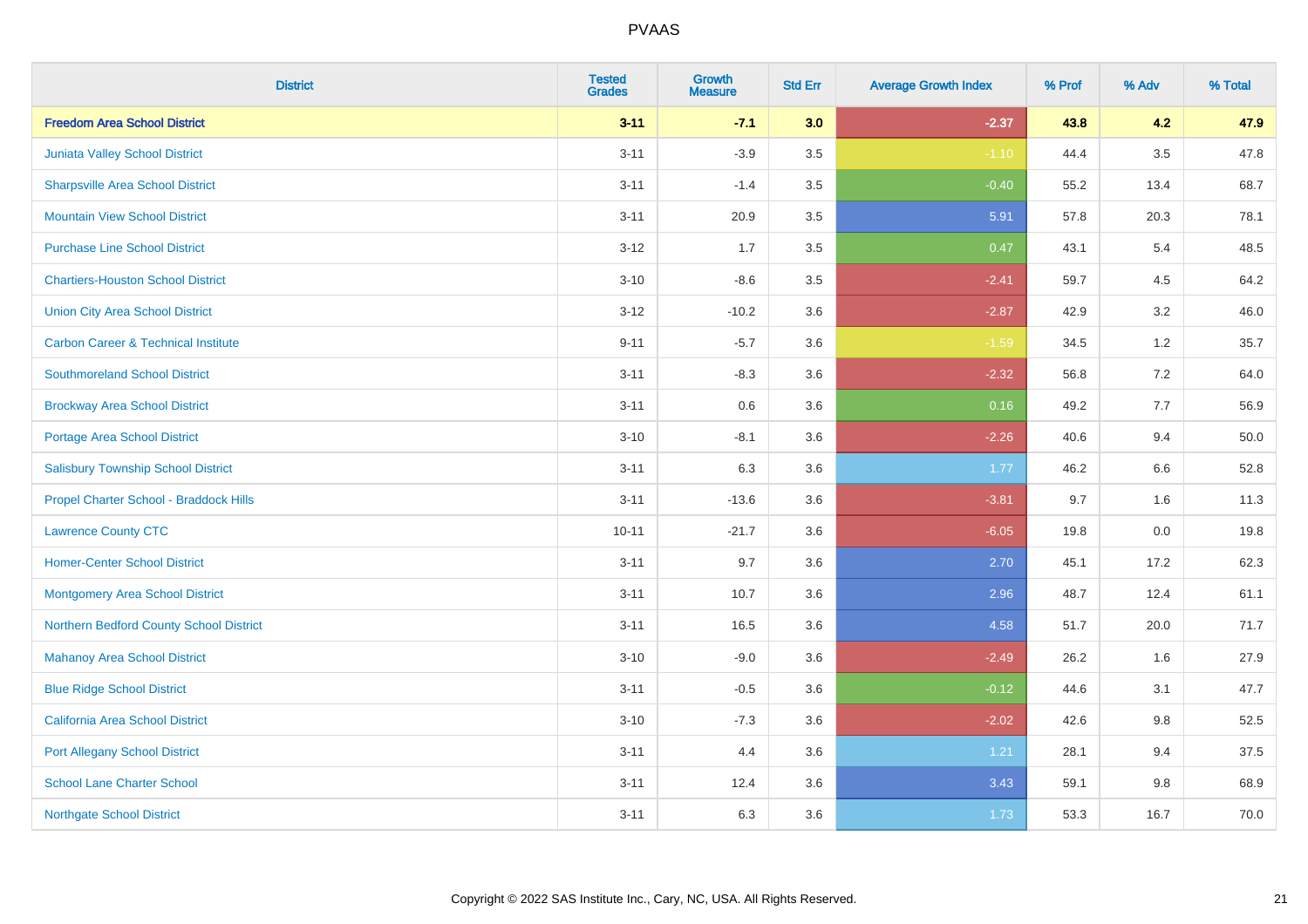| <b>District</b>                                 | <b>Tested</b><br><b>Grades</b> | Growth<br><b>Measure</b> | <b>Std Err</b> | <b>Average Growth Index</b> | % Prof | % Adv   | % Total |
|-------------------------------------------------|--------------------------------|--------------------------|----------------|-----------------------------|--------|---------|---------|
| <b>Freedom Area School District</b>             | $3 - 11$                       | $-7.1$                   | 3.0            | $-2.37$                     | 43.8   | 4.2     | 47.9    |
| <b>Westinghouse Arts Academy Charter School</b> | $9 - 10$                       | $-0.7$                   | 3.6            | $-0.19$                     | 59.2   | 8.4     | 67.6    |
| <b>Frazier School District</b>                  | $3 - 11$                       | $-17.2$                  | 3.7            | $-4.70$                     | 37.1   | 1.6     | 38.7    |
| <b>Muncy School District</b>                    | $3 - 11$                       | $-8.1$                   | 3.7            | $-2.21$                     | 42.0   | $3.8\,$ | 45.8    |
| <b>Valley Grove School District</b>             | $3 - 10$                       | $-3.7$                   | 3.7            | $-1.01$                     | 51.2   | 6.1     | 57.3    |
| <b>Sto-Rox School District</b>                  | $3 - 10$                       | 6.6                      | 3.7            | 1.80                        | 13.4   | 0.0     | 13.4    |
| <b>Minersville Area School District</b>         | $3 - 11$                       | $-14.4$                  | 3.7            | $-3.90$                     | 39.3   | 3.3     | 42.6    |
| <b>Clairton City School District</b>            | $3 - 11$                       | 3.5                      | 3.7            | 0.95                        | 13.4   | 0.0     | 13.4    |
| <b>Glendale School District</b>                 | $3 - 10$                       | $-0.9$                   | 3.7            | $-0.24$                     | 50.0   | 5.4     | 55.4    |
| <b>Lakeview School District</b>                 | $3 - 11$                       | $-0.9$                   | 3.7            | $-0.24$                     | 60.3   | 3.2     | 63.5    |
| <b>Innovative Arts Academy Charter School</b>   | $6 - 11$                       | $-9.1$                   | 3.7            | $-2.44$                     | 9.5    | 0.0     | 9.5     |
| <b>Apollo-Ridge School District</b>             | $3 - 12$                       | $-4.7$                   | 3.7            | $-1.24$                     | 50.0   | 10.0    | 60.0    |
| <b>Tussey Mountain School District</b>          | $3 - 12$                       | 1.5                      | 3.7            | 0.40                        | 38.6   | 1.8     | 40.4    |
| <b>Coudersport Area School District</b>         | $3 - 11$                       | 7.7                      | 3.7            | 2.06                        | 55.7   | 8.2     | 63.9    |
| <b>Penns Manor Area School District</b>         | $3 - 12$                       | $-17.0$                  | 3.7            | $-4.52$                     | 29.7   | 3.1     | 32.8    |
| <b>Riverview School District</b>                | $3 - 11$                       | $-4.6$                   | 3.8            | $-1.20$                     | 57.9   | 15.8    | 73.7    |
| <b>Fort Cherry School District</b>              | $3 - 10$                       | $-5.9$                   | 3.8            | $-1.56$                     | 55.2   | 5.2     | 60.3    |
| Millersburg Area School District                | $3 - 11$                       | $6.2\,$                  | 3.8            | 1.63                        | 51.8   | 7.4     | 59.3    |
| <b>West Middlesex Area School District</b>      | $3 - 10$                       | $-8.4$                   | 3.8            | $-2.21$                     | 34.9   | 2.8     | 37.6    |
| <b>Antietam School District</b>                 | $3 - 10$                       | $-4.3$                   | $3.8\,$        | $-1.13$                     | 36.4   | 5.4     | 41.8    |
| New Kensington-Arnold School District           | $3 - 11$                       | $-0.4$                   | 3.8            | $-0.10$                     | 40.7   | 3.7     | 44.4    |
| Northwest Area School District                  | $3 - 10$                       | $-10.0$                  | 3.8            | $-2.59$                     | 34.6   | 7.3     | 41.8    |
| Jeannette City School District                  | $3 - 11$                       | $-4.3$                   | 3.8            | $-1.13$                     | 46.7   | 7.5     | 54.2    |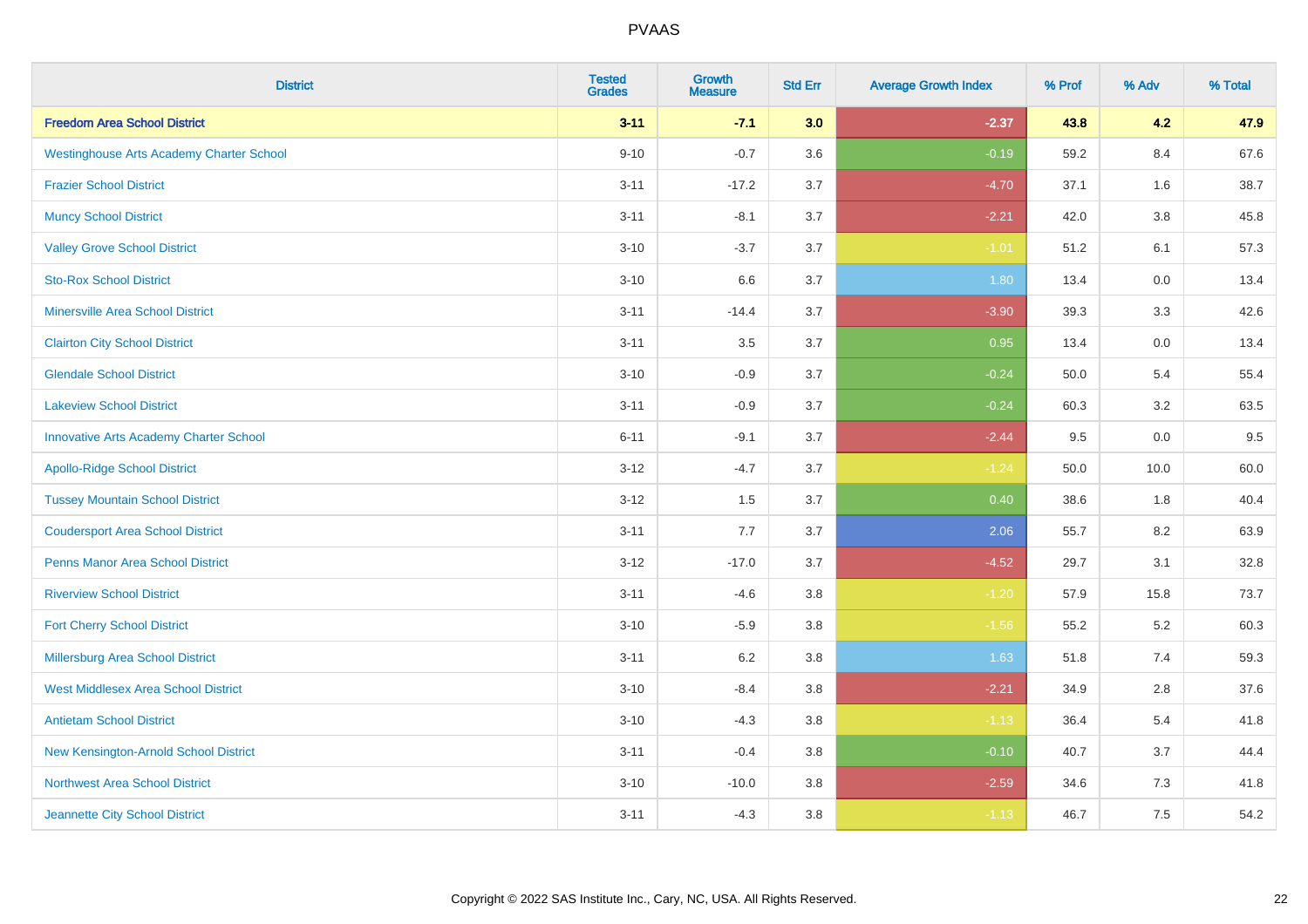| <b>District</b>                                 | <b>Tested</b><br><b>Grades</b> | <b>Growth</b><br><b>Measure</b> | <b>Std Err</b> | <b>Average Growth Index</b> | % Prof | % Adv | % Total |
|-------------------------------------------------|--------------------------------|---------------------------------|----------------|-----------------------------|--------|-------|---------|
| <b>Freedom Area School District</b>             | $3 - 11$                       | $-7.1$                          | 3.0            | $-2.37$                     | 43.8   | 4.2   | 47.9    |
| <b>West Branch Area School District</b>         | $3 - 11$                       | 0.2                             | 3.8            | 0.05                        | 47.2   | 1.9   | 49.1    |
| <b>Greenwood School District</b>                | $3 - 11$                       | 15.9                            | 3.9            | 4.11                        | 50.0   | 25.0  | 75.0    |
| <b>Halifax Area School District</b>             | $3 - 11$                       | 4.7                             | 3.9            | 1.22                        | 61.5   | 9.6   | 71.2    |
| Jefferson County-Dubois AVTS                    | $9 - 11$                       | $-16.2$                         | 3.9            | $-4.16$                     | 23.0   | 0.0   | 23.0    |
| Johnsonburg Area School District                | $3 - 11$                       | $-14.1$                         | 3.9            | $-3.62$                     | 54.0   | 4.6   | 58.6    |
| <b>Smethport Area School District</b>           | $3 - 12$                       | 0.6                             | 3.9            | 0.15                        | 37.0   | 1.8   | 38.9    |
| <b>Shenandoah Valley School District</b>        | $3 - 11$                       | 9.7                             | 3.9            | 2.49                        | 28.3   | 5.0   | 33.3    |
| <b>Allegheny Valley School District</b>         | $3 - 11$                       | 8.5                             | 3.9            | 2.17                        | 53.1   | 12.2  | 65.3    |
| <b>Brownsville Area School District</b>         | $3 - 12$                       | $-7.2$                          | 3.9            | $-1.83$                     | 34.4   | 6.1   | 40.5    |
| <b>Propel Charter School-Montour</b>            | $3 - 10$                       | $-10.7$                         | 3.9            | $-2.71$                     | 13.7   | 0.0   | 13.7    |
| Meyersdale Area School District                 | $3 - 11$                       | 4.2                             | 4.0            | 1.07                        | 43.1   | 6.9   | 50.0    |
| <b>Northeast Bradford School District</b>       | $3 - 10$                       | $-3.1$                          | 4.0            | $-0.78$                     | 33.9   | 3.4   | 37.3    |
| <b>Claysburg-Kimmel School District</b>         | $3 - 11$                       | $-5.7$                          | 4.0            | $-1.42$                     | 42.9   | 8.2   | 51.0    |
| <b>Achievement House Charter School</b>         | $7 - 11$                       | $-0.7$                          | 4.0            | $-0.17$                     | 32.5   | 2.6   | 35.1    |
| Leechburg Area School District                  | $3 - 11$                       | 4.4                             | 4.0            | 1.09                        | 47.8   | 19.6  | 67.4    |
| <b>Ridgway Area School District</b>             | $3 - 11$                       | $-14.5$                         | 4.1            | $-3.56$                     | 49.0   | 9.8   | 58.8    |
| <b>Tri-Valley School District</b>               | $3 - 10$                       | $-6.4$                          | 4.1            | $-1.57$                     | 37.0   | 4.4   | 41.3    |
| <b>Conemaugh Valley School District</b>         | $3 - 12$                       | $-3.2$                          | 4.1            | $-0.78$                     | 48.2   | 5.6   | 53.7    |
| <b>Clarion Area School District</b>             | $3 - 11$                       | 10.3                            | 4.1            | 2.51                        | 45.4   | 14.6  | 60.0    |
| <b>Williamsburg Community School District</b>   | $3 - 11$                       | $-14.3$                         | 4.1            | $-3.48$                     | 28.3   | 0.0   | 28.3    |
| <b>Propel Charter School-Homestead</b>          | $3 - 11$                       | $-11.7$                         | 4.1            | $-2.84$                     | 15.9   | 0.0   | 15.9    |
| Capital Area School for the Arts Charter School | $9 - 11$                       | 5.8                             | 4.1            | 1.39                        | 59.3   | 18.6  | 78.0    |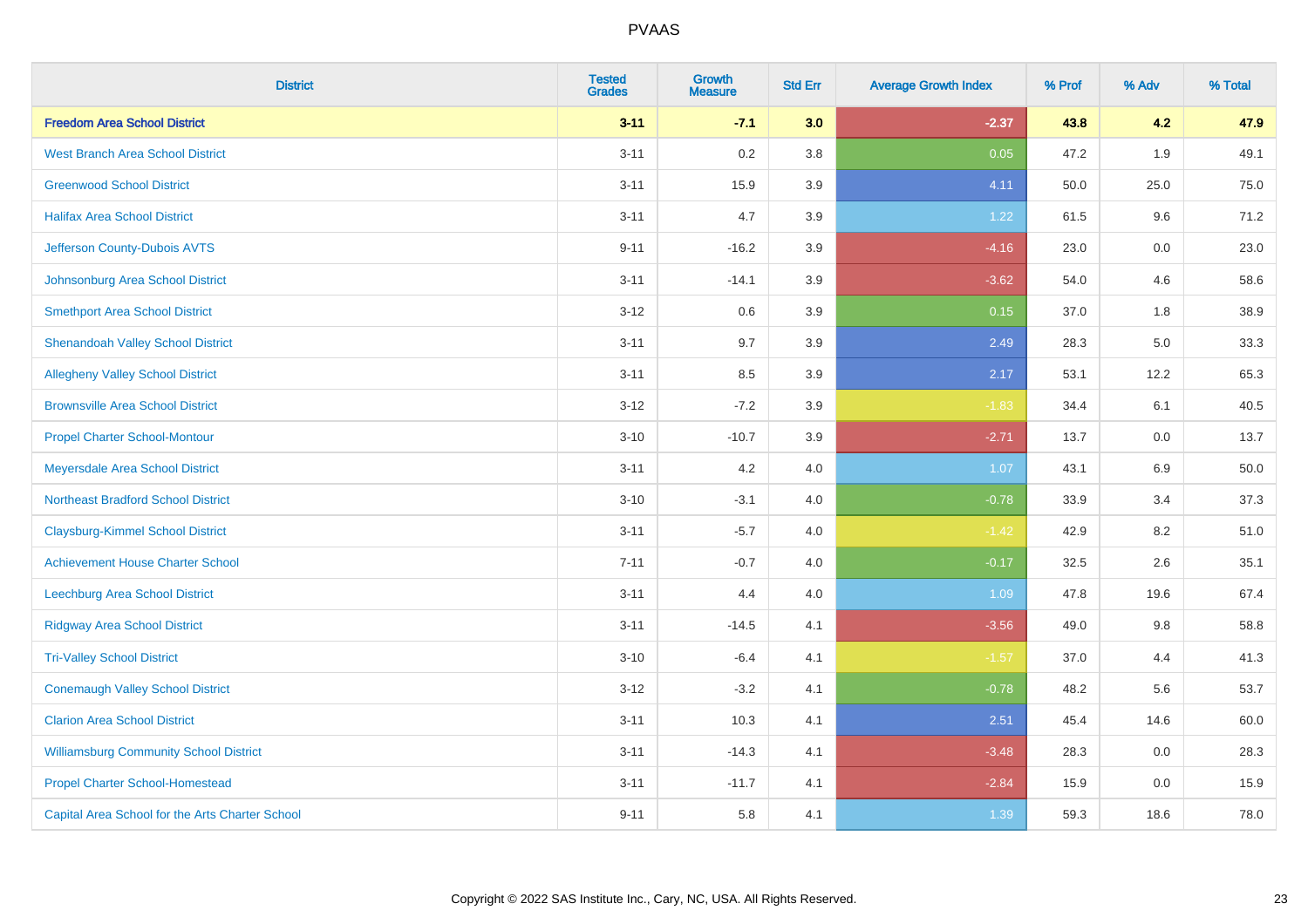| <b>District</b>                                        | <b>Tested</b><br><b>Grades</b> | <b>Growth</b><br><b>Measure</b> | <b>Std Err</b> | <b>Average Growth Index</b> | % Prof | % Adv   | % Total |
|--------------------------------------------------------|--------------------------------|---------------------------------|----------------|-----------------------------|--------|---------|---------|
| <b>Freedom Area School District</b>                    | $3 - 11$                       | $-7.1$                          | 3.0            | $-2.37$                     | 43.8   | 4.2     | 47.9    |
| <b>Curwensville Area School District</b>               | $3 - 11$                       | $-27.9$                         | 4.1            | $-6.72$                     | 42.5   | 4.1     | 46.6    |
| <b>Clarion-Limestone Area School District</b>          | $3 - 12$                       | $-2.5$                          | 4.1            | $-0.60$                     | 56.8   | 6.8     | 63.6    |
| <b>Chester Charter Scholars Academy Charter School</b> | $3 - 12$                       | 8.4                             | 4.1            | 2.03                        | 23.4   | 0.0     | 23.4    |
| <b>Western Beaver County School District</b>           | $3 - 11$                       | $-7.8$                          | 4.2            | $-1.87$                     | 56.5   | 6.5     | 63.0    |
| Pennsylvania Distance Learning Charter School          | $3 - 12$                       | 9.3                             | 4.2            | 2.22                        | 42.2   | 3.1     | 45.3    |
| <b>Berlin Brothersvalley School District</b>           | $3 - 11$                       | 4.0                             | 4.2            | 0.96                        | 48.8   | 14.0    | 62.8    |
| Jefferson-Morgan School District                       | $3 - 10$                       | $-9.9$                          | 4.2            | $-2.35$                     | 43.8   | 4.2     | 47.9    |
| <b>Aliquippa School District</b>                       | $3 - 11$                       | $-9.0$                          | 4.2            | $-2.14$                     | 11.0   | 0.0     | 11.0    |
| <b>Union School District</b>                           | $3 - 12$                       | 2.3                             | 4.2            | 0.54                        | 32.6   | 7.0     | 39.5    |
| <b>Susquehanna Community School District</b>           | $3 - 11$                       | $-2.8$                          | 4.2            | $-0.66$                     | 49.4   | 6.9     | 56.3    |
| <b>Otto-Eldred School District</b>                     | $3 - 11$                       | $-0.7$                          | 4.2            | $-0.15$                     | 56.2   | $6.2\,$ | 62.5    |
| <b>Jamestown Area School District</b>                  | $3 - 11$                       | 13.5                            | 4.2            | 3.19                        | 64.4   | 13.3    | 77.8    |
| <b>Union Area School District</b>                      | $3 - 11$                       | 1.9                             | 4.3            | 0.44                        | 61.5   | 0.0     | 61.5    |
| <b>Farrell Area School District</b>                    | $3 - 11$                       | $-10.4$                         | 4.3            | $-2.41$                     | 19.0   | 0.0     | 19.0    |
| <b>Ferndale Area School District</b>                   | $3 - 10$                       | $-5.8$                          | 4.3            | $-1.33$                     | 40.0   | $0.0\,$ | 40.0    |
| <b>West Side CTC</b>                                   | $9 - 10$                       | $-37.4$                         | 4.3            | $-8.64$                     | 8.8    | 0.0     | $8.8\,$ |
| <b>North Clarion County School District</b>            | $3 - 12$                       | 3.7                             | 4.3            | 0.85                        | 67.5   | 15.0    | 82.5    |
| <b>Blacklick Valley School District</b>                | $3 - 11$                       | 8.0                             | 4.3            | 1.85                        | 34.1   | 0.0     | 34.1    |
| <b>West Greene School District</b>                     | $3 - 11$                       | $-4.5$                          | 4.3            | $-1.04$                     | 36.6   | 7.3     | 43.9    |
| Morrisville Borough School District                    | $3 - 11$                       | 4.8                             | 4.3            | 1.10                        | 30.2   | 2.3     | 32.6    |
| <b>Jenkintown School District</b>                      | $3 - 11$                       | 12.5                            | 4.4            | 2.84                        | 54.6   | 29.6    | 84.1    |
| <b>Sullivan County School District</b>                 | $3 - 10$                       | $-4.0$                          | 4.4            | $-0.90$                     | 66.7   | 2.6     | 69.2    |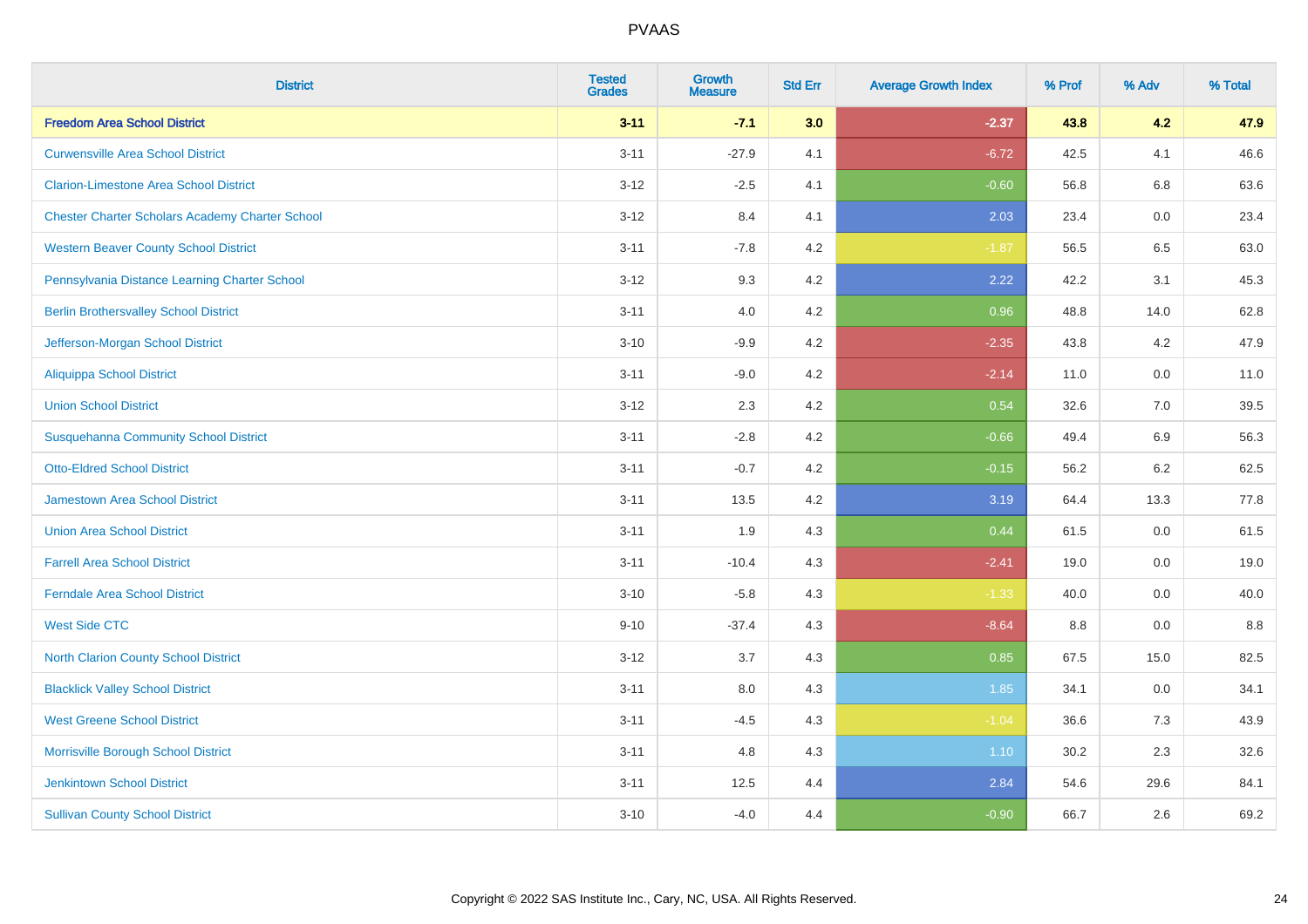| <b>District</b>                                 | <b>Tested</b><br><b>Grades</b> | <b>Growth</b><br><b>Measure</b> | <b>Std Err</b> | <b>Average Growth Index</b> | % Prof | % Adv   | % Total |
|-------------------------------------------------|--------------------------------|---------------------------------|----------------|-----------------------------|--------|---------|---------|
| <b>Freedom Area School District</b>             | $3 - 11$                       | $-7.1$                          | 3.0            | $-2.37$                     | 43.8   | 4.2     | 47.9    |
| <b>Southern Fulton School District</b>          | $3 - 11$                       | $-23.7$                         | 4.4            | $-5.37$                     | 34.2   | 10.5    | 44.7    |
| <b>Benton Area School District</b>              | $3 - 10$                       | $-9.7$                          | 4.5            | $-2.18$                     | 43.2   | 5.4     | 48.6    |
| <b>Sugar Valley Rural Charter School</b>        | $3 - 11$                       | $-11.0$                         | 4.5            | $-2.46$                     | 14.9   | $0.0\,$ | 14.9    |
| <b>Monessen City School District</b>            | $3 - 10$                       | 8.3                             | 4.5            | 1.85                        | 42.9   | 2.9     | 45.7    |
| <b>Mastery Charter School - Gratz Campus</b>    | $7 - 10$                       | $-23.9$                         | 4.5            | $-5.29$                     | 2.9    | 0.0     | 2.9     |
| <b>Rochester Area School District</b>           | $3 - 11$                       | $-13.2$                         | 4.6            | $-2.89$                     | 19.5   | 1.3     | 20.8    |
| <b>Northern Potter School District</b>          | $3 - 12$                       | $-13.1$                         | 4.6            | $-2.84$                     | 37.5   | 0.0     | 37.5    |
| <b>Hanover Area School District</b>             | $3 - 11$                       | 2.2                             | 4.6            | 0.48                        | 42.9   | 5.7     | 48.6    |
| <b>Shade-Central City School District</b>       | $3 - 11$                       | $-5.9$                          | 4.6            | $-1.28$                     | 27.8   | 0.0     | 27.8    |
| <b>Southeastern Greene School District</b>      | $3 - 10$                       | 3.3                             | 4.6            | 0.72                        | 57.6   | 6.1     | 63.6    |
| <b>Avella Area School District</b>              | $3 - 12$                       | $-0.3$                          | 4.7            | $-0.05$                     | 49.3   | 14.5    | 63.8    |
| <b>Millville Area School District</b>           | $3 - 12$                       | $-0.9$                          | 4.7            | $-0.18$                     | 51.4   | 5.4     | 56.8    |
| La Academia Partnership Charter School          | $6 - 11$                       | $-11.0$                         | 4.7            | $-2.34$                     | 6.8    | 0.0     | 6.8     |
| <b>Reach Cyber Charter School</b>               | $3 - 11$                       | 8.1                             | 4.7            | 1.72                        | 42.4   | 4.6     | 47.0    |
| <b>Allegheny-Clarion Valley School District</b> | $3 - 10$                       | 7.8                             | 4.7            | 1.65                        | 53.3   | 3.3     | 56.7    |
| <b>Shamokin Area School District</b>            | $3 - 11$                       | $-7.7$                          | 4.8            | $-1.60$                     | 38.1   | 3.2     | 41.3    |
| <b>Roberto Clemente Charter School</b>          | $3 - 12$                       | 2.2                             | 4.9            | 0.45                        | 27.5   | 5.0     | 32.5    |
| Dr Robert Ketterer Charter School Inc           | $6 - 12$                       | 10.1                            | 5.0            | 2.04                        | 14.9   | 0.4     | 15.3    |
| <b>Cornell School District</b>                  | $3 - 11$                       | $-1.6$                          | 5.0            | $-0.32$                     | 33.8   | 1.5     | 35.4    |
| York Academy Regional Charter School            | $3 - 11$                       | 9.0                             | 5.0            | 1.79                        | 55.2   | 0.0     | 55.2    |
| <b>Oswayo Valley School District</b>            | $3 - 12$                       | 8.5                             | 5.0            | 1.68                        | 50.0   | 16.7    | 66.7    |
| <b>Forbes Road School District</b>              | $3 - 11$                       | 2.8                             | 5.1            | 0.56                        | 41.4   | 10.3    | 51.7    |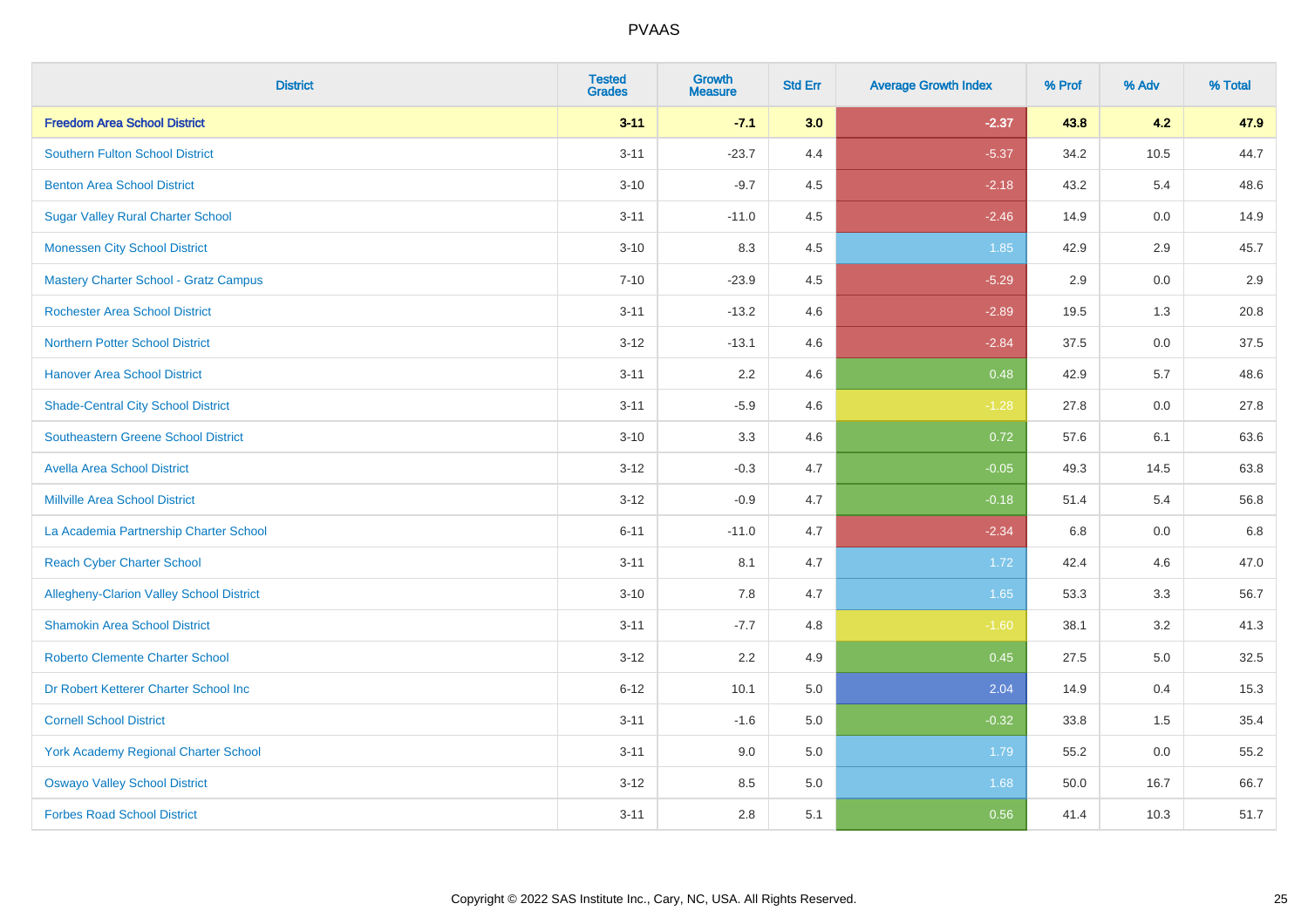| <b>District</b>                                         | <b>Tested</b><br><b>Grades</b> | <b>Growth</b><br><b>Measure</b> | <b>Std Err</b> | <b>Average Growth Index</b> | % Prof | % Adv   | % Total |
|---------------------------------------------------------|--------------------------------|---------------------------------|----------------|-----------------------------|--------|---------|---------|
| <b>Freedom Area School District</b>                     | $3 - 11$                       | $-7.1$                          | 3.0            | $-2.37$                     | 43.8   | 4.2     | 47.9    |
| <b>Tidioute Community Charter School</b>                | $3 - 11$                       | 5.7                             | 5.1            | 1.11                        | 34.4   | 21.9    | 56.2    |
| <b>Fannett-Metal School District</b>                    | $3 - 11$                       | $-3.4$                          | 5.1            | $-0.67$                     | 38.7   | 8.1     | 46.8    |
| The New Academy Charter School                          | $8 - 11$                       | $-10.4$                         | 5.2            | $-2.00$                     | 0.0    | $0.0\,$ | $0.0\,$ |
| <b>Galeton Area School District</b>                     | $3 - 11$                       | 2.2                             | 5.3            | 0.42                        | 41.3   | 4.4     | 45.6    |
| <b>Forest Area School District</b>                      | $3 - 11$                       | $-4.4$                          | 5.4            | $-0.81$                     | 36.2   | 2.1     | 38.3    |
| People For People Charter School                        | $3 - 12$                       | 13.3                            | 5.5            | 2.43                        | 13.5   | 0.0     | 13.5    |
| <b>Commodore Perry School District</b>                  | $3 - 11$                       | 3.2                             | 5.5            | 0.58                        | 58.3   | 0.0     | 58.3    |
| <b>Turkeyfoot Valley Area School District</b>           | $3 - 12$                       | $-4.3$                          | 5.6            | $-0.76$                     | 22.0   | 5.1     | 27.1    |
| <b>Pittston Area School District</b>                    | $3 - 11$                       | $-10.1$                         | 5.6            | $-1.80$                     | 38.1   | 9.5     | 47.6    |
| Lehigh Career & Technical Institute                     | $10 - 12$                      | 5.6                             | 5.6            | 0.99                        | 78.3   | 0.0     | 78.3    |
| <b>Gillingham Charter School</b>                        | $3 - 11$                       | $-4.4$                          | 5.6            | $-0.77$                     | 20.8   | 8.3     | 29.2    |
| <b>Mastery Charter School - Pickett Campus</b>          | $6 - 10$                       | 5.6                             | 5.7            | 1.00                        | 27.8   | 0.0     | 27.8    |
| Insight PA Cyber Charter School                         | $3 - 11$                       | 0.7                             | 5.7            | 0.12                        | 50.0   | 4.8     | 54.8    |
| Mastery Charter High School-Lenfest Campus              | $7 - 11$                       | 2.5                             | 5.7            | 0.43                        | 40.0   | 0.0     | 40.0    |
| Imhotep Institute Charter High School                   | $9 - 11$                       | $-5.3$                          | 5.8            | $-0.92$                     | 25.0   | 0.0     | 25.0    |
| Salisbury-Elk Lick School District                      | $3 - 11$                       | $-13.5$                         | 5.9            | $-2.30$                     | 27.8   | 0.0     | 27.8    |
| <b>Shanksville-Stonycreek School District</b>           | $3 - 10$                       | 7.0                             | 5.9            | 1.20                        | 64.7   | 17.6    | 82.4    |
| <b>Keystone Education Center Charter School</b>         | $3 - 12$                       | $-12.9$                         | 5.9            | $-2.19$                     | 28.0   | 0.0     | 28.0    |
| Hope For Hyndman Charter School                         | $3 - 11$                       | $-2.0$                          | 6.1            | $-0.32$                     | 33.3   | 0.0     | 33.3    |
| Esperanza Cyber Charter School                          | $3 - 11$                       | 7.1                             | 6.1            | 1.16                        | 9.1    | 0.0     | 9.1     |
| Center For Student Learning Charter School At Pennsbury | $6 - 12$                       | $-2.9$                          | 6.1            | $-0.47$                     | 42.9   | 0.0     | 42.9    |
| <b>Mastery Charter School - Thomas Campus</b>           | $3 - 10$                       | 2.1                             | 6.2            | 0.33                        | 28.6   | 0.0     | 28.6    |